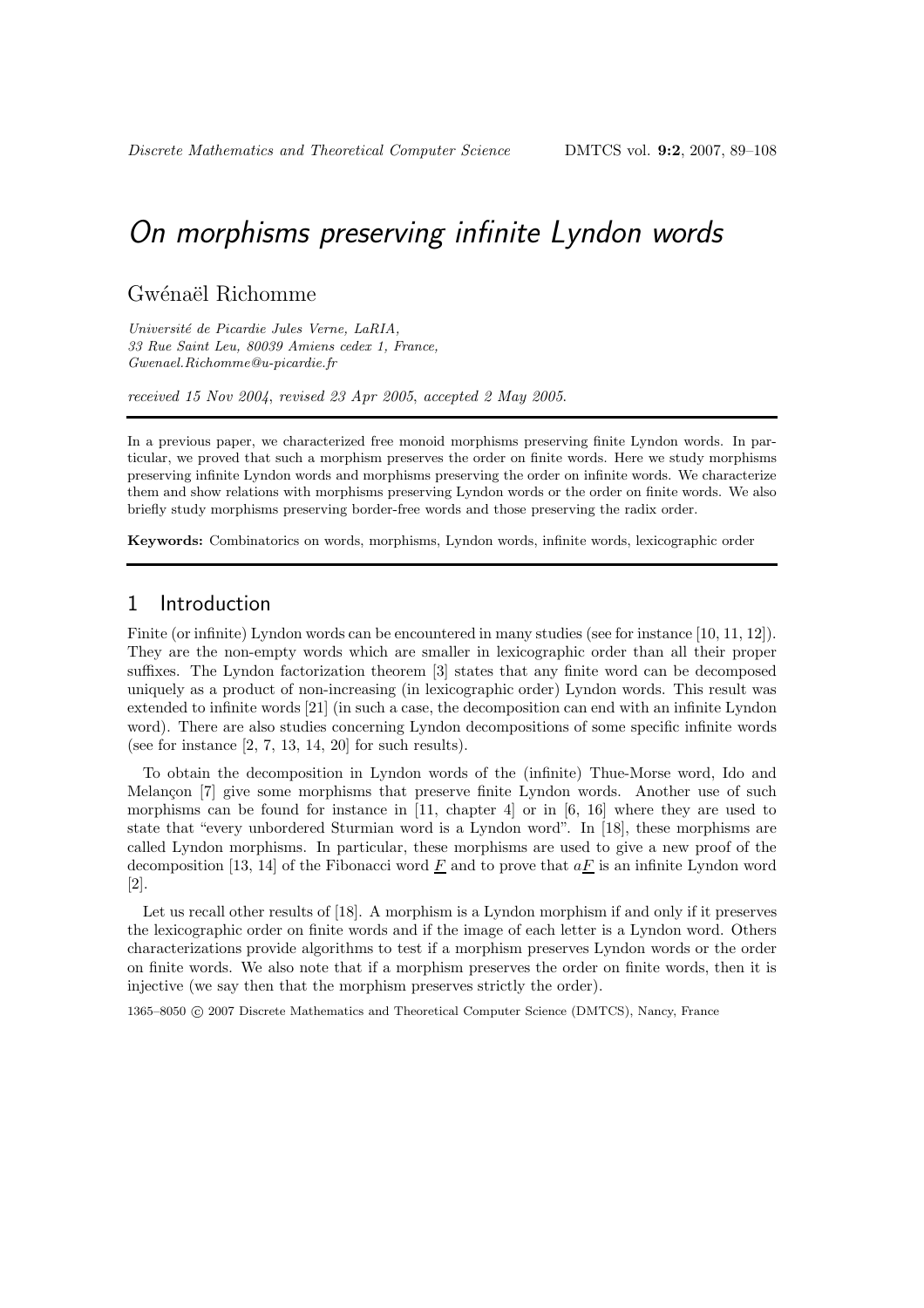In [1], the fact that the Thue-Morse morphism  $\mu$  ( $\mu(a) = ab$ ,  $\mu(b) = ba$ ) preserves the order on infinite words is observed. The study presented here aims to answer the natural questions: what can be said about morphisms preserving infinite Lyndon words or morphisms preserving (possibly strictly) the lexicographic order on infinite words? Do morphisms preserving infinite Lyndon words or morphisms preserving the lexicographic order on infinite words have testable characterizations? How are the families of these morphisms related to those of Lyndon morphisms and morphisms preserving the order on infinite words?

In Section 3, we prove that the families of morphisms previously introduced form a hierarchy: the set of Lyndon morphisms is included in the set of morphisms preserving infinite Lyndon words which is itself included in the set of non-erasing morphisms preserving the order on finite words which is itself included in the set of morphisms preserving *strictly* the order on infinite words which is itself included in the set of morphisms preserving the order on infinite words. All the inclusions are strict.

In Section 4, we characterize the morphisms that preserve infinite Lyndon words. We show that they are exactly the morphisms preserving finite Lyndon words of length  $n_0$  for any given integer  $n_0 \geq 2$ . This characterization leads to an algorithm to check the property of the morphisms by firstly verifying that it preserves the order on finite words and by secondly examining the images of a finite number of Lyndon words of length at most 2.

In Section 5, we characterize morphisms preserving (resp. strictly) the order on infinite words. Once again we provide an algorithm to verify these properties of morphisms. We have already said that a morphism that preserves the order on infinite words does not do it necessarily strictly. Still in Section 5, we examine the frontier between these two families. We show that for binary, prefix or uniform morphisms this frontier is empty. This is also the case for the family of episturmian morphisms studied in Section 6. There, we also prove that an episturmian morphism preserves Lyndon words if and only if it preserves infinite Lyndon words. Let us recall that the episturmian morphisms that are Lyndon morphisms are known [18].

Sections 7 and 8 provide characterization of two other kinds of morphisms: the morphisms that preserve border-free words (the idea of this study comes from the fact that any Lyndon word is border-free) and the morphisms that preserve the radix order (another used order on words). In Section 9, we remark that the monoids of morphisms considered in this paper are not finitely generated.

An extended abstract of this paper was presented during the Journées Montoises 2004 [19].

### 2 Lyndon words

We recall here notions on words (see for instance [10, 11] for more details).

An *alphabet A* is a set of symbols called *letters*. Here we consider only finite alphabets. A word over A is a sequence of letters from A. The empty word  $\varepsilon$  is the empty sequence. Equipped with the concatenation operation, the set  $A^*$  of finite words over A is a free monoid with neutral element  $\varepsilon$  and set of generators A. We denote by  $A^{\omega}$  the set of infinite words over A. As usually, for a finite word u and an integer n, the  $n^{\text{th}}$  power of u, denoted  $u^n$ , is the word  $\varepsilon$  if  $n=0$  and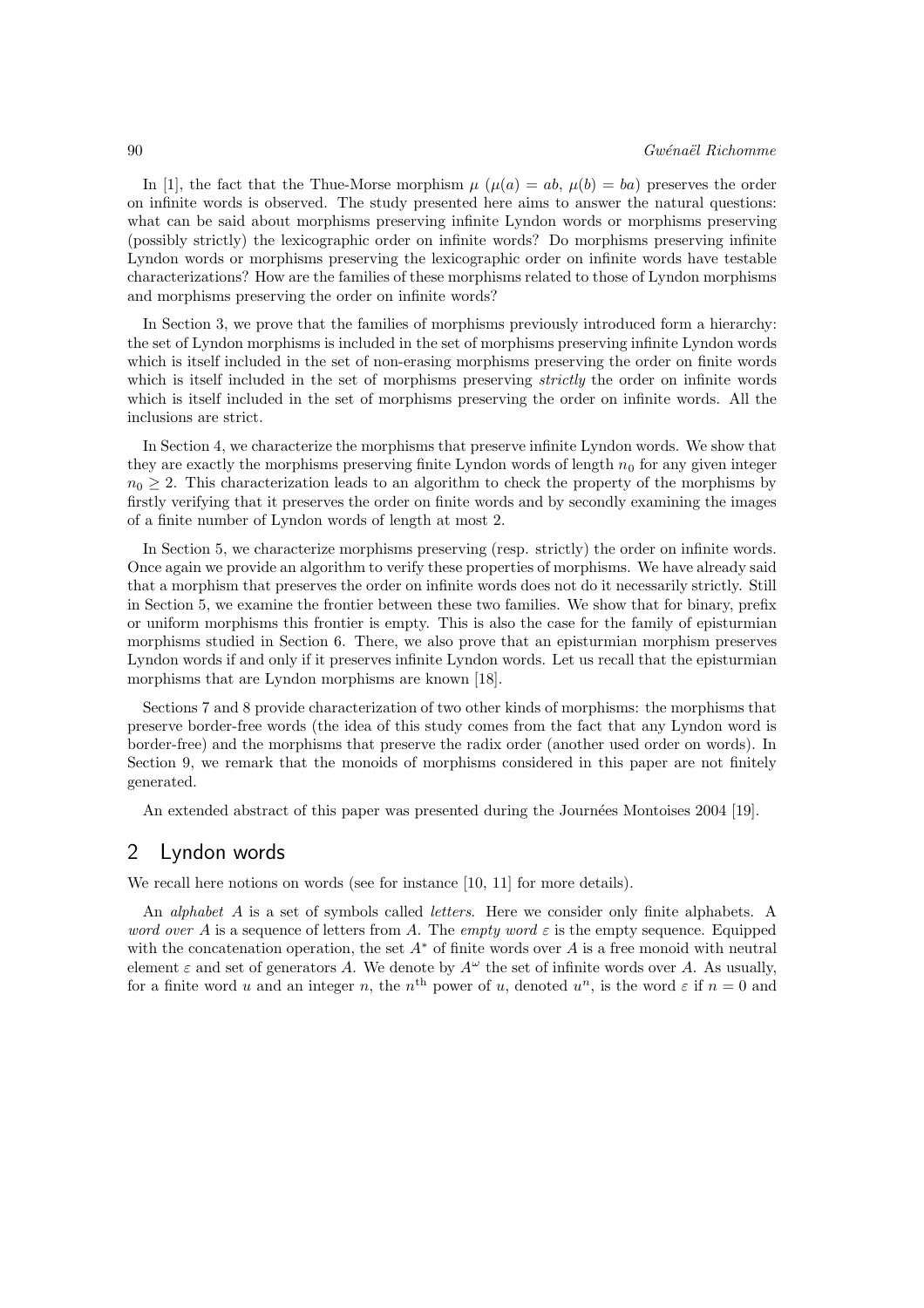the word  $u^{n-1}u$  otherwise. If u is not the empty word,  $u^{\omega}$  denotes the infinite word obtained by infinitely repeating u. A finite word w is said primitive if for any word u, the equality  $w = u<sup>n</sup>$ (with n an integer) implies  $n = 1$ . Any word is the power of a unique primitive word called the primitive root of w. Two words x and y are conjugate if there exist words u and v such that  $x = uv$  and  $y = vu$ . Any conjugate of a primitive word is primitive.

Given a non-empty word  $u = a_1 \ldots a_n$  with  $a_i \in A$ , the length |u| of u is the integer n. One has  $|\varepsilon| = 0$ . If for some words  $u, v, p, s$  (possibly empty),  $u = pvs$ , then v is a factor of u, p is a prefix of u and s is a suffix of u. When  $p \neq u$  (resp.  $s \neq u$ ), we say that p is a proper prefix (resp. s is a proper suffix) of  $u$ .

From now on we consider ordered alphabets. We denote  $A_n = \{a_1 < \ldots < a_n\}$  the *n*-letter alphabet  $A_n = \{a_1, \ldots, a_n\}$  with order  $a_1 < \ldots < a_n$ . Given an ordered alphabet A, we denote by  $\preceq$  the lexicographic order whenever used on  $A^*$  or on  $A^{\omega}$ . Let us recall that for two different (finite or infinite) words u and v,  $u \prec v$  if and only if  $u = xay$ ,  $v = xbz$  with  $a, b \in A$ ,  $a < b$ ,  $x \in A^*, y, z \in A^* \cup A^\omega$ , or if (when u is finite) u is a proper prefix of v.

A non-empty finite word w is a Lyndon word if for all non-empty words u and v,  $w = uv$  implies  $w \prec vu$ . This means that a Lyndon word is a primitive word smaller than all its conjugate. Equivalently  $[3, 10]$ , a non-empty word w is a Lyndon word if all its non-empty proper suffixes are greater than it for the lexicographic order. For instance, on the one-letter alphabet  $\{a\}$ , only a is a Lyndon word. On  $\{a < b\}$  the Lyndon words of length at most 5 are a, b, ab, aab, abb, aaab, aabb, abbb, aaaab, aaabb, aabab, aabbb, abbbb. Lyndon words are primitive. The following property will be sometimes used implicitly.

**Proposition 2.1** (see [10] for instance) A non-empty word w is a Lyndon word if and only if  $|w| = 1$  or  $w = uv$  with u and v two Lyndon words such that  $u \prec v$ .

A consequence of this proposition is that, for Lyndon words u and v such that  $u \prec v$ , and for integers  $n \geq 1$ ,  $m \geq 1$ ,  $u^n v^m$  is a Lyndon word.

The second definition of Lyndon words extends to infinite words: An infinite word is an infinite Lyndon word if all its proper suffixes are greater than it for the lexicographic order. The following useful result of Melançon [14] will also be sometimes used implicitly.

Lemma 2.2 An infinite word is a Lyndon word if and only if it has an infinity of prefixes that are Lyndon words.

It is easy to construct an infinite Lyndon word. Let  $A$  be an ordered alphabet with  $a$  its least letter,  $n \geq 0$  be an integer and <u>w</u> be an infinite word having no occurrence of  $a^{n+1}$ . Thus  $a^{n+1}$  w is an infinite Lyndon word. See for instance [9] for another recent example of infinite Lyndon word.

Since on a one-letter alphabet there is only one Lyndon word and no infinite Lyndon word, from now on, we consider only alphabets containing at least two letters.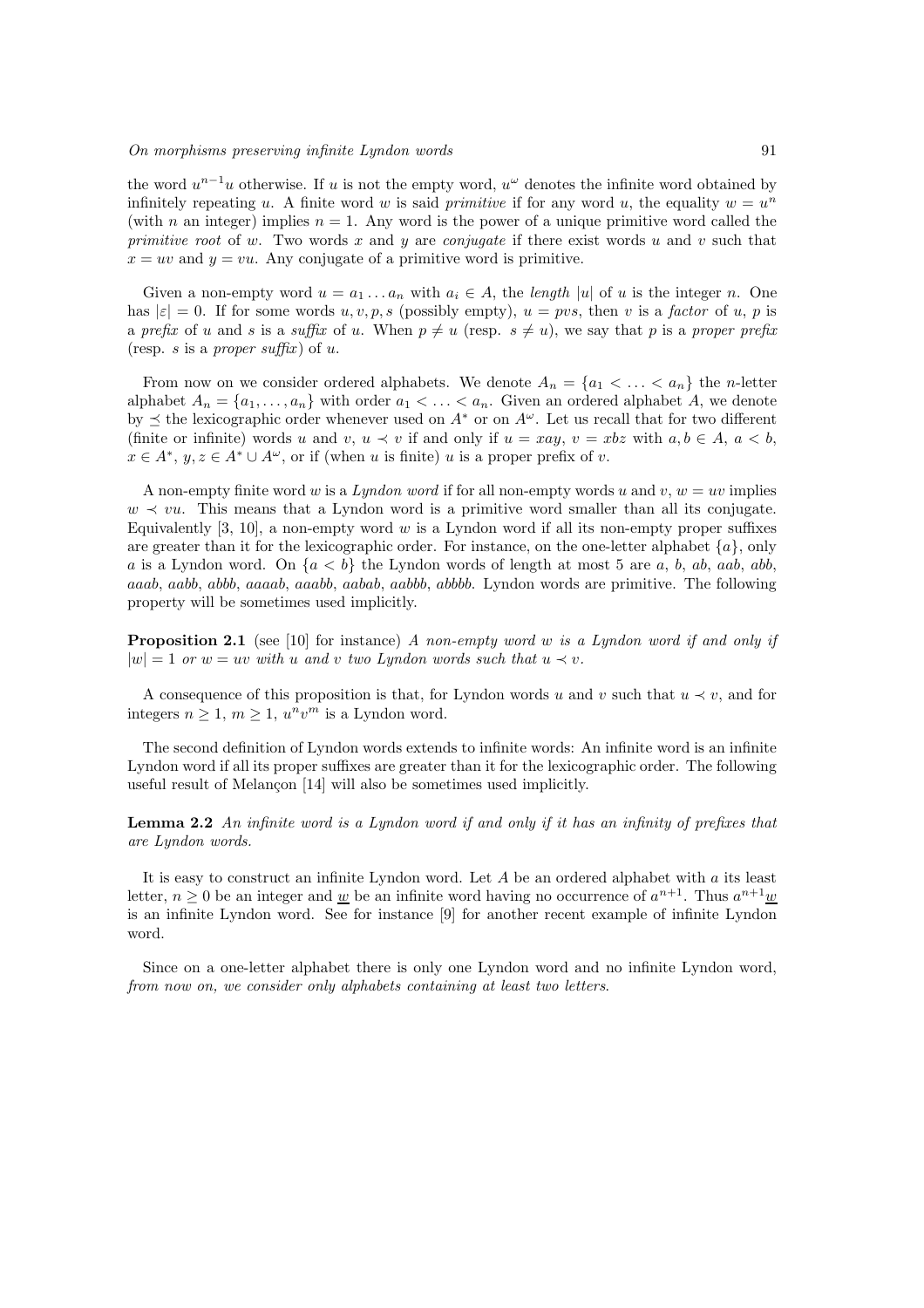### 3 The hierarchy of morphisms

Let A, B be two alphabets. A morphism f from  $A^*$  to  $B^*$  is a mapping from  $A^*$  to  $B^*$  such that for all words u, v over A,  $f(uv) = f(u)f(v)$ . We also say that f is a morphism on A or that f is defined on A (without any other precision when B has no importance). A morphism on A is entirely known by the images of the letters of  $A$ . A morphism extends naturally on infinite words.

A morphism f preserves Lyndon words if the image of any Lyndon word is a Lyndon word. As in [18], we call Lyndon morphism such a morphism. We define similarly morphisms that preserve infinite Lyndon words. A morphism  $f$  preserves the lexicographic order on finite (resp. infinite) words if for any finite (resp. infinite) words u and v,  $u \prec v$  implies  $f(u) \prec f(v)$ . We say that f preserves strictly the lexicographic order if  $u \prec v$  implies  $f(u) \prec f(v)$ . This means that f preserves the order and f is injective. Note that a necessary condition for preserving the order is that, for any letters a and b with  $a \prec b$ ,  $f(a) \preceq f(b)$ . This is not sufficient: The morphism f defined by  $f(a) = b$ ,  $f(b) = ba$  does satisfy  $f(a) \preceq f(b)$ , but it does not preserve order, since, for instance,  $f(b) = ba \preceq bb = f(aa).$ 

Lyndon morphisms and morphisms preserving the order on finite words are studied in [18]. In particular, Lyndon morphisms are injective. This implies that they are non-erasing morphisms (an erasing morphism f is a morphism such that  $f(a) = \varepsilon$  for at least one letter a). Morphisms preserving the order on finite words are also injective except for the empty morphism  $\epsilon (\epsilon(a) = \epsilon,$ for each letter a). When considering morphisms that preserve infinite Lyndon words or morphisms preserving the order on infinite words, we should also consider non-erasing morphisms to preserve the properties of infinite words.

The aim of this section is to show that the families of morphisms defined above form a hierarchy:

**Proposition 3.1** Each of the following sets is strictly included in the next one in the list:

- set of Lyndon morphisms,
- set of morphisms preserving infinite Lyndon words,
- set of non-erasing morphisms preserving (strictly) the order on finite words,
- set of morphisms preserving strictly the order on infinite words,
- set of morphisms preserving the order on infinite words.

The next examples show that the inclusions are strict.

**Example 1** Let  $n \geq 2$  and  $(m_i)_{1 \leq i \leq n}$  be non-zero integers. The morphism f defined on  $A_n$  by  $f(a_i) = a_i^{m_i}$  is an example of morphism preserving infinite Lyndon words (see Theorem 4.5). But when at least one of the  $m_i$  is different from 1, f is not a Lyndon morphism since the image of the Lyndon word  $a_i$  is not a Lyndon word.

**Example 2** The Thue-Morse morphism  $\mu$  defined on  $\{a < b\}$  by  $\mu(a) = ab$ ,  $\mu(b) = ba$  is a morphism preserving the order on finite words [1]. On the other hand, the image of the Lyndon word  $abab^{\omega}$  is not a Lyndon word:  $\mu(abab^{\omega}) = abbaab(ba)^{\omega}$ .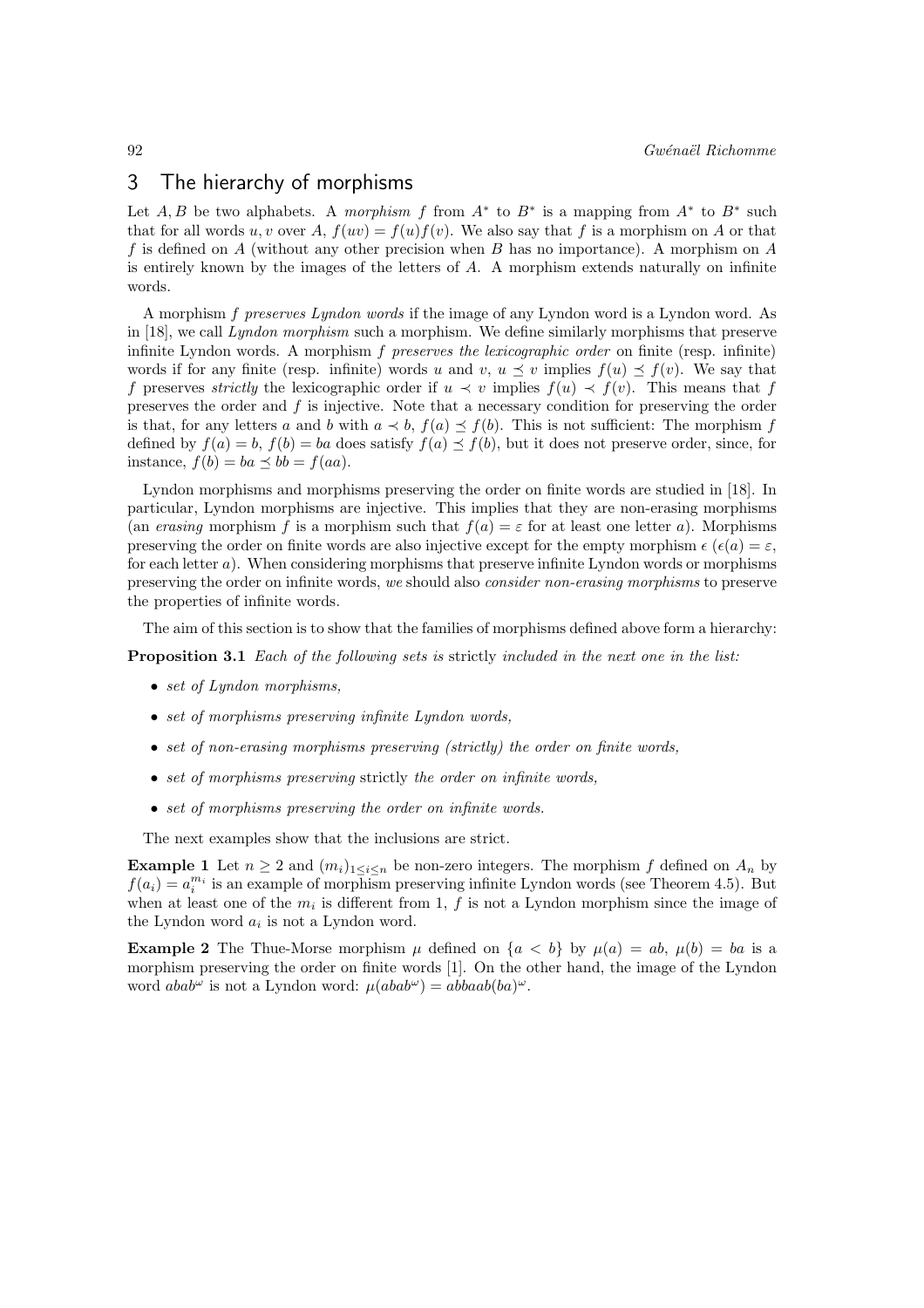**Example 3** The morphism f defined on  $\{a < b\}$  by  $f(a) = ba$ ,  $f(b) = b$  is an example of a morphism that preserves the lexicographic order on infinite words (see Corollary 5.3) but that does not preserve it on finite words:  $a \leq b$  but  $f(b) \leq f(a)$  (f(b) is a prefix of  $f(a)$ ).

**Example 4** A morphism f is *periodic* if there exists a word z such that  $f(x)$  is a power of z for any word x. When f is not erasing, f preserves the order on infinite words (all infinite words have  $z^{\omega}$  as image) but does not do it strictly.

Now we have to prove the inclusions claimed by Proposition 3.1. For this, we recall the following characterization:

**Proposition 3.2** [18] Let f be a non-empty morphism on  $A_n$  ( $n \geq 2$ ). The morphism f preserves the lexicographic order on finite words if and only if for each i,  $1 \leq i < n$ ,  $f(a_i a_n^{k_i}) \prec f(a_{i+1})$ where  $k_i$  is the least integer such that  $|f(a_i a_n^{k_i})| \geq |f(a_{i+1})|$ .

We also need the following result:

**Lemma 3.3** Let  $x, y \in A^*$  with  $x \neq \varepsilon$  and let  $n \geq 1$  be an integer. The infinite word  $x^n y x^{\omega}$  is not an infinite Lyndon word.

**Proof of Lemma 3.3:** Assume  $x^n y x^{\omega}$  is an infinite Lyndon word. By Lemma 2.2, it has infinitely many prefixes which are (finite) Lyndon words. Consequently there exists a non-empty prefix p of x (possibly  $p = x$ ) such that  $x^n y x^m p$  is a Lyndon word for infinitely many integers m. But as p is a prefix and a suffix of  $x^n y x^m p$  this one is not a Lyndon word: contradicion.  $\Box$ 

#### Proofs of the inclusions in Proposition 3.1

Inclusion 1: Any Lyndon morphism preserves infinite Lyndon words. This is an immediate consequence of the definition of Lyndon morphisms and of Lemma 2.2.

Inclusion 2: Any (non-erasing) morphism preserving infinite Lyndon words preserves the order on finite words. Let f be a non-erasing morphism that does not preserve the order on finite words. Let us show that  $f$  does not preserve the infinite Lyndon words. By Proposition 3.2, there exist two integers i and k such that  $f(a_{i+1}) \preceq f(a_i a_n^k)$  and  $1 \leq i < n$ . Let us consider the infinite Lyndon word  $a_i a_n^k a_{i+1}^\omega$ .

If  $f(a_{i+1})$  is not a prefix of  $f(a_ia_n^k)$  then  $f(a_ia_n^ka_{i+1}^{\omega})$  is not an infinite Lyndon word. Indeed for any prefix v of  $f(a_{i+1}^{\omega}), f(a_ia_n^ka_{i+1})v$  is a prefix of  $f(a_ia_n^ka_{i+1}^{\omega})$  without being a Lyndon word since  $f(a_{i+1})v \preceq f(a_ia_n^ka_{i+1})v$ .

If  $f(a_{i+1})$  is a prefix of  $f(a_i a_n^k)$  then there exists a word y such that  $f(a_i a_n^k) = f(a_{i+1})y$ . Then  $f(a_ia_n^ka_{i+1}^\omega) = xyx^\omega$  with  $x = f(a_{i+1})$ . Since f is not erasing,  $x \neq \varepsilon$ . By Lemma 3.3,  $f(a_ia_n^ka_{i+1}^\omega)$ is not an infinite Lyndon word.

Inclusion 3: Any non-erasing morphism that preserves the order on finite words also preserves strictly the order on infinite words. Let  $f$  be a non-erasing morphism that preserves the order on finite words. Let u and v be two infinite words such that  $u \prec v$ . Let p be the longest common prefix of <u>u</u> and <u>v</u>. Let x (resp. y) be the letter such that px (resp. py) is a prefix of  $\underline{u}$  (resp. of <u>v</u>). There exists a word w such that pxw is a prefix of u and  $|f(p x w)| \geq |f(p y)|$ . From pxw  $\prec py$ , we get  $f(pxw) \prec f(py)$ . Since  $|f(pxw)| \geq |f(py)|$ , for any words u' and v' (finite or infinite),  $f(pxw)u' \prec f(py)v'.$  It follows  $f(\underline{u}) \prec f(\underline{v}).$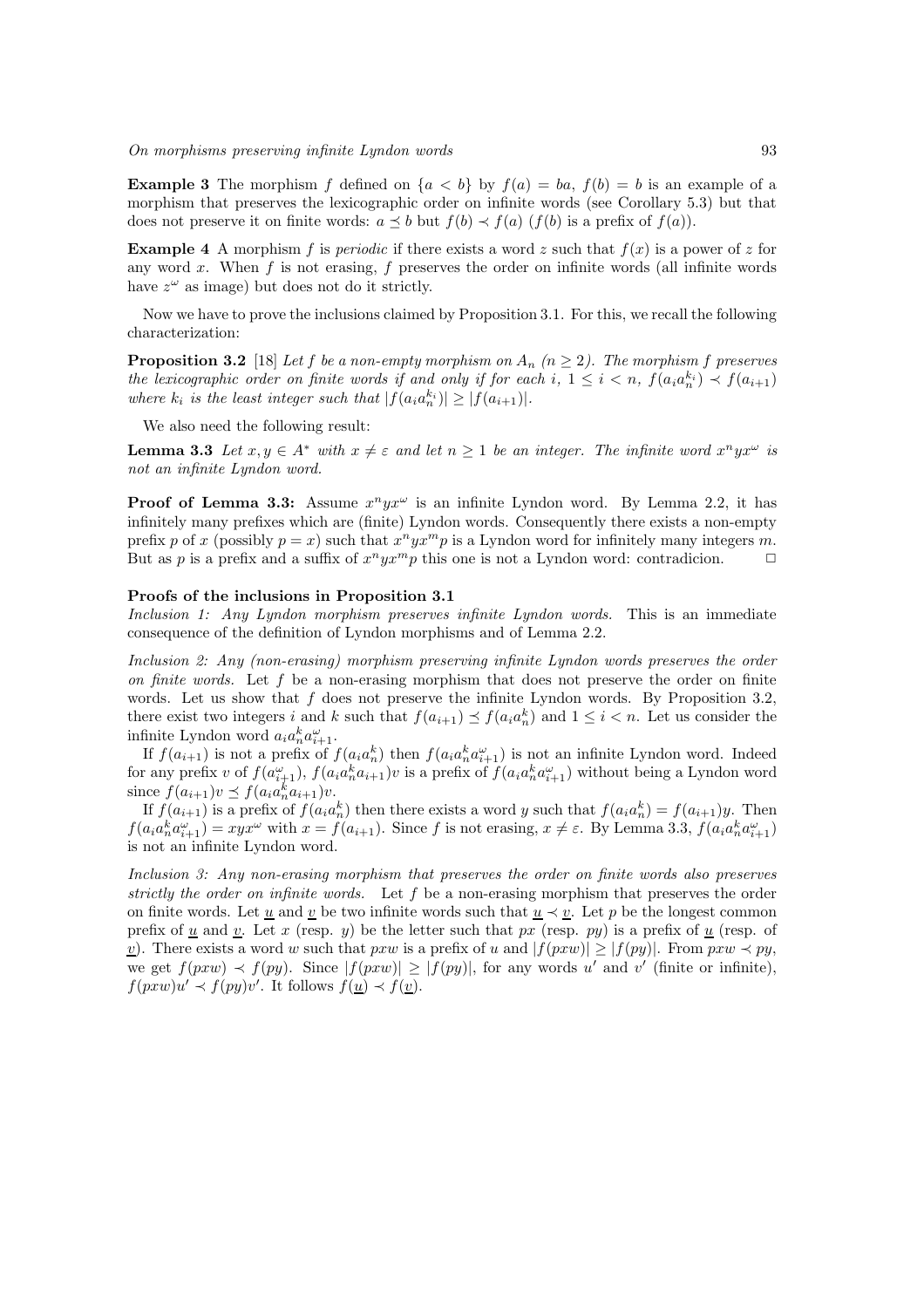Inclusion 4 is an immediate consequence of the definition of morphisms preserving (resp. strictly) the order on infinite words.  $\Box$ 

A consequence of Proposition 3.1 is that known properties of one of the families can be immediately deduced for all the families it contains. For instance, one can see that morphisms preserving infinite Lyndon words are injective. As shown by Example 4, it is not the case of morphisms preserving order on infinite words. But it is the case of (non-erasing) morphisms preserving strictly the order on infinite words. Indeed if f is a non-injective and non-erasing morphism, there exist distinct words u and v such that  $u \prec v$  and  $f(u) = f(v)$ . Since f is not erasing and  $u \neq v$ , u is not a prefix of v. So  $u^{\omega} \prec v^{\omega}$  and  $f(u^{\omega}) = f(v^{\omega})$ : f does not preserve strictly the order on infinite words.

To end this section let us note that Example 1 provides examples of morphisms that preserve infinite Lyndon words without preserving primitive words (As in [15], we call *primitive* a morphism that preserves primitive words). This situation does not hold for Lyndon morphisms as shown by the following new property.

Lemma 3.4 Any Lyndon morphism preserves primitive words.

**Proof:** Assume a morphism f is not primitive. There exist primitive words u, v and an integer  $k \geq 2$  such that  $f(u) = v^k$ . There exist words x, y such that  $u = xy$  and yx is a Lyndon word. We have  $f(yx) = (v_2v_1)^k$  for some words  $v_1, v_2$  such that  $v = v_1v_2$ . Since  $(v_2v_1)^k$  is not a Lyndon word, f is not a Lyndon morphism.  $\Box$ 

## 4 Morphisms preserving infinite Lyndon words

The aim of this section is to prove Theorem 4.5 which provides characterizations of morphisms preserving infinite Lyndon words. Before we prove several useful results.

**Proposition 4.1** Let f be a non-erasing morphism on  $A_n$  that preserves infinite Lyndon words. For any Lyndon word  $u \neq a_n$  over  $A_n$ ,  $f(u)$  is a power of a Lyndon word.

**Proof:** Let r be the primitive root of  $f(u)$  and  $m \ge 1$  be the integer such that  $f(u) = r^m$ . From  $u \neq a_n$ , we get  $u \prec a_n$ . Since u and  $a_n$  are Lyndon words, by Proposition 2.1, for any integer  $p \geq 1$ ,  $u^2 a_n^p$  is a Lyndon word. So  $u^2 a_n^{\omega}$  is an infinite Lyndon word. If r is not a Lyndon word, there exist two non-empty words x and y such that  $r = xy$  with  $yx \preceq xy$ . Since r is primitive,  $yx \prec xy$ . The word  $f(u^2 a_n^{\omega})$  starts with  $xy$ . Let P be a prefix of  $f(a_n^{\omega})$ . The word  $yxyP$  is a suffix of  $f(u^2)P$ . From  $yx \prec xy$ , we deduce that  $f(u^2)P$  is not a Lyndon word. So the only prefixes of  $f(u^2 a_n^{\omega})$  that can be Lyndon words are the prefixes of  $f(u^2)$ . Hence f does not preserve the infinite Lyndon words.  $\Box$ 

Proposition 4.2 A morphism that preserves infinite Lyndon words also preserves Lyndon words of length 2.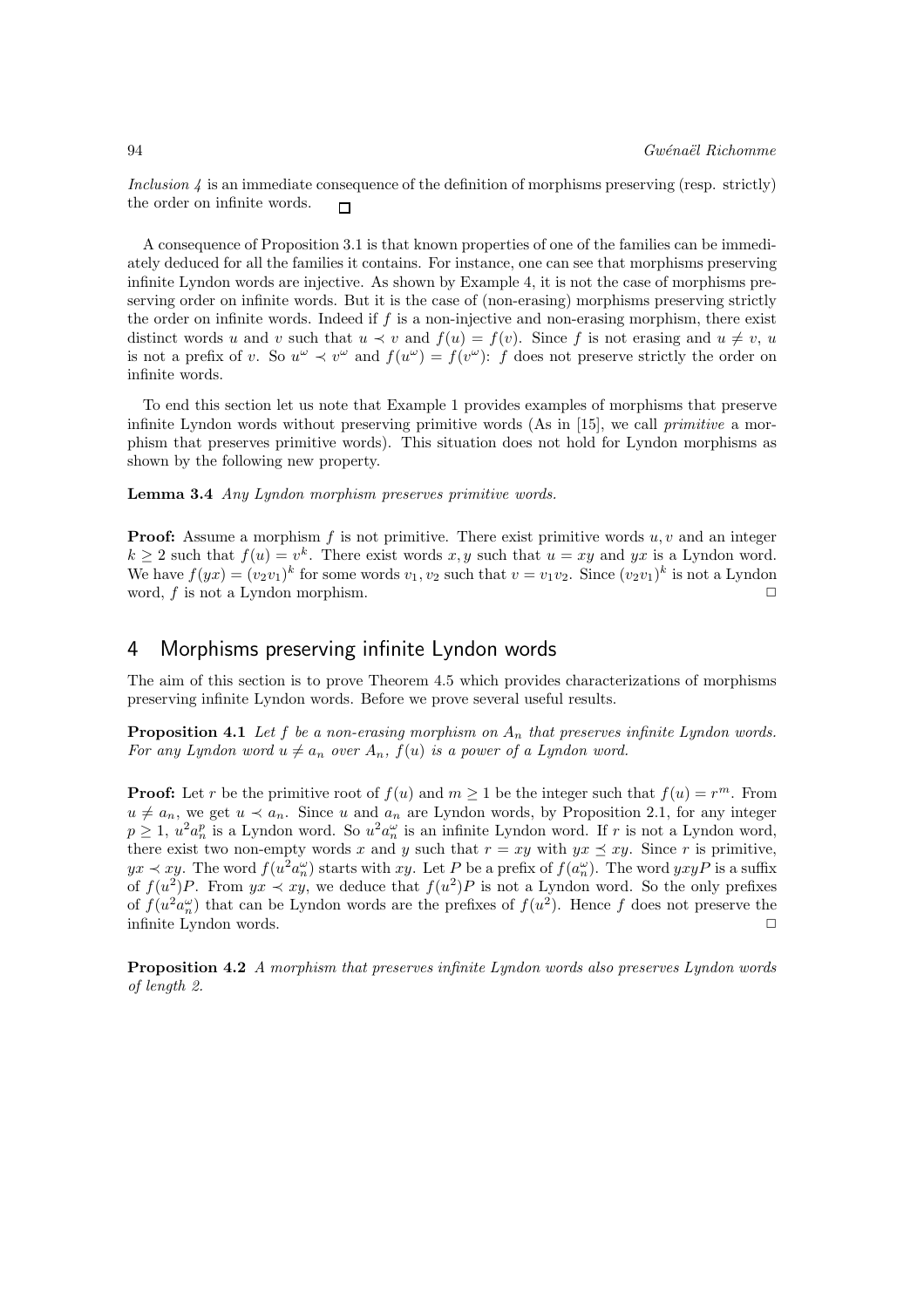**Proof:** Any Lyndon word of length 2 is of the form ab with a, b letters such that  $a \prec b$ . Let f be a morphism that preserves infinite Lyndon words. By Proposition 4.1, there exist a Lyndon word w and an integer  $k \geq 1$  such that  $f(ab) = w^k$ . Assume  $k \geq 2$ . We distinguish two cases.

Case  $|f(a)| \ge |w|$ . In this case  $f(a) = w^i w_1$  for an integer  $i \ge 0$  and a non-empty prefix  $w_1$ of w (if  $i = 0, w_1 = w$ ). By Proposition 4.1,  $f(a) = z^j$  for an integer  $j \ge 1$  and a Lyndon word z. Hence  $w = z^l z_1$  for an integer l and a non-empty suffix  $z_1$  of z. Since w is a Lyndon word,  $w = z_1$   $(l = 0)$ . So  $|z| \ge |w|$ . Hence  $|z| = |w|$ , that is  $z = w$ , otherwise  $w_1$  is a non-empty prefix and suffix of the Lyndon word z. It follows  $f(b) \in w^*$  and so  $f(ab^{\omega})$  is not a Lyndon word.

Case  $|f(a)| < |w|$ . There exists a word  $w_2$  such that  $w = f(a)w_2$ ,  $f(b) = w_2w^{k-1}$ . Although abbabb<sup> $\omega$ </sup> is a Lyndon word, the word  $f(abbabb^{\omega})$  is not a Lyndon word. Indeed it starts with  $w^k w_2 w^{k+1} w^{k-2}$ . Since w is a Lyndon word and  $w_2$  is one of its proper suffixes  $w \prec w_2$  and  $w^{k+1} \prec w^k w_2$ . So we cannot have  $k \geq 2$ . Hence  $k = 1$ .

**Lemma 4.3** If u and v are two non-empty words such that uv is a Lyndon word, then uvv is also a Lyndon word.

**Proof of Lemma 4.3:** Let s be a non-empty suffix of uvv. If s is a suffix of v then as uv is a Lyndon word  $uv \prec s$  whence  $uvv \prec s$ . Otherwise  $s = s'v$  for a non-empty suffix s' of uv. Again  $uv \prec s'$  implies  $uvv \prec s'$  $v = s$ .

Let us remark that the converse of Lemma 4.3 does not hold (take  $u = aba, v = b$ ).

**Lemma 4.4** Let u be a Lyndon word, v be a primitive word different from u, and let  $n \geq 1, m \geq 1$ be two integers. If  $u^n \prec v^m$ , then  $u \prec v$ .

**Proof of Lemma 4.4:** Assume by contradiction that  $v \leq u \leq u^n \prec v^m$ . Then necessarily v is a prefix of u. Let  $i \geq 1$  be the greatest integer such that  $v^i$  is a prefix of u. Note that  $m \geq i+1$ . Let x be the word such that  $u = v^i x$ . Since u is a Lyndon word, and  $u \neq v$ , we have  $x \neq \varepsilon$ and  $u \prec x$ . In particular x is not a prefix of v. By construction, v is not a prefix of x. So from  $v^ix \prec x$ , we deduce the existence of words  $\alpha, \beta$  and  $\gamma$  and letters  $a, b$  such that  $a \prec b$ ,  $v = \alpha a \beta$ and  $x = \alpha b \gamma$ . We get a contradiction with  $u^n \prec v^m$  since  $u^n$  starts with  $v^i \alpha b \gamma$  and  $v^m$  starts with  $v^i \alpha a \beta$ .  $i_{\alpha a\beta}$ .

One can also observe that the converse of Lemma 4.4 does not hold (take  $u = ab, v = aba$ ), but as a consequence of Proposition 2.1, the reader can verify that the converse holds if we assume also that  $v$  is a Lyndon word.

**Theorem 4.5** Let f be a non-erasing morphism on  $A_n$ . The following assertions are equivalent:

1. f preserves infinite Lyndon words;

2. f preserves the order on finite words and for each  $i, 1 \leq i < n$ ,

- $f(a_i)$  is a power of a Lyndon word, and
- $f(a_ia_n)$  is a Lyndon word;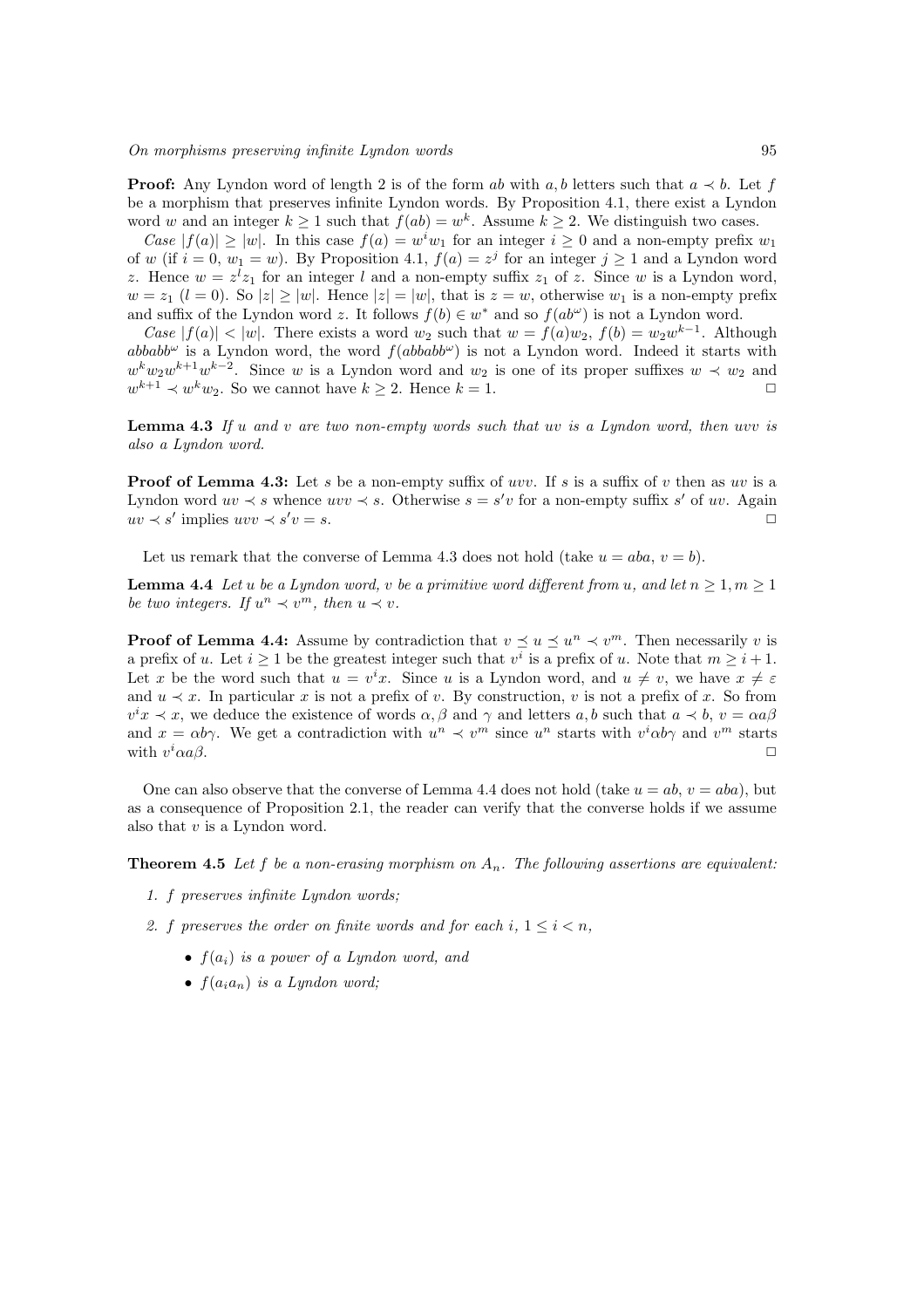3. given an integer  $n_0 \geq 2$ , for any Lyndon word u of length at least  $n_0$ ,  $f(u)$  is a Lyndon word.

**Proof:**  $3 \Rightarrow 1$  is a direct consequence of Lemma 2.2.

 $1 \Rightarrow 2$  is a direct consequence of Propositions 3.1, 4.1 and 4.2.

Proof of  $2 \Rightarrow 3$ . Let f be a morphism verifying Assertion 2. Let u be a Lyndon word of length at least 2. We prove by induction on |u| that  $f(u)$  is a Lyndon word.

For this, let us first observe that for  $1 \leq i < j < n$ ,  $a_i a_j$  is a Lyndon word. Moreover  $f(a_i a_j)$ is a Lyndon word. Indeed by hypotheses, there exist Lyndon words  $u_i$  and  $u_j$  and integers  $m_i$ and  $m_j$  such that  $f(a_i) = u_i^{m_i}$  and  $f(a_j) = u_j^{m_j}$ . Since f preserves the order on finite words,  $f(a_i) \prec f(a_j)$ . By Lemma 4.4,  $u_i \prec u_j$ . By Proposition 2.1,  $u_i^{m_i} u_j^{m_j} = f(a_i a_j)$  is a Lyndon word. Hence f preserves Lyndon words of length 2.

Now assume  $|u| \geq 3$ . Choose w and v such that  $u = vw$  and w is the proper suffix of u of greatest length which is a Lyndon word. Proposition 5.1.3 in [10] shows that v is a Lyndon word and moreover  $v \prec w$ . Of course  $v \neq a_n$  and so by hypotheses and by inductive hypothesis, we deduce that  $f(v)$  is a power of a Lyndon word. If  $w \neq a_n$ ,  $f(w)$  is also a power of a Lyndon word. As for case  $|u| = 2$ ,  $f(u) = f(vw)$  is a Lyndon word. If  $w = a_n$ , we must have  $u = a_i a_n^{|u|-1}$ . Observe that by hypotheses  $f(a_i a_n)$  is a Lyndon word. Hence Lemma 4.3 implies that  $f(a_i a_n^k)$ is a Lyndon word for any integer  $k \geq 1$ . In particular  $f(u)$  is a Lyndon word.

We end this section with some remarks.

First of all, Assertion 2 provides an algorithm to test if a morphism preserves infinite Lyndon words. Indeed by Proposition 3.2, we know how to verify if a morphism preserves the order on finite words. Moreover it is easy to compute the primitive root of a word, and there exists a wellknown algorithm to test if a word is a Lyndon one [5]. A more precise analysis can show that the algorithm provided by the previous result can be implemented in time  $O(\max\{|f(ab)| \mid a \neq b\})$ .

We observe also that the sufficient and necessary conditions given by Assertion 2 are close to the one obtained in [18]:

**Proposition 4.6** [18] Let  $n \geq 2$  be an integer. A morphism f on  $A_n$  is a Lyndon morphism if and only if it satisfies the following two properties:

- 1.  $f(a)$  is a Lyndon word for each  $a \in A_n$ ,
- 2. f preserves the order on finite word.

Finally let us observe that  $a_n$  cannot be considered in Proposition 4.1 as shown in the following example.

**Example 5** The morphism f defined on  $\{a < b\}$  by  $f(a) = aa$  and  $f(b) = bab$  preserves the lexicographic order (this is a direct consequence of the fact that  $f(a)$  and  $f(b)$  start respectively with a and b). Moreover  $f(a)$  is a power of the Lyndon word a and  $f(ab) = ababb$  is a Lyndon word. Thus by Theorem 4.5, f preserves infinite Lyndon words but  $f(b)$  is not a power of a Lyndon word.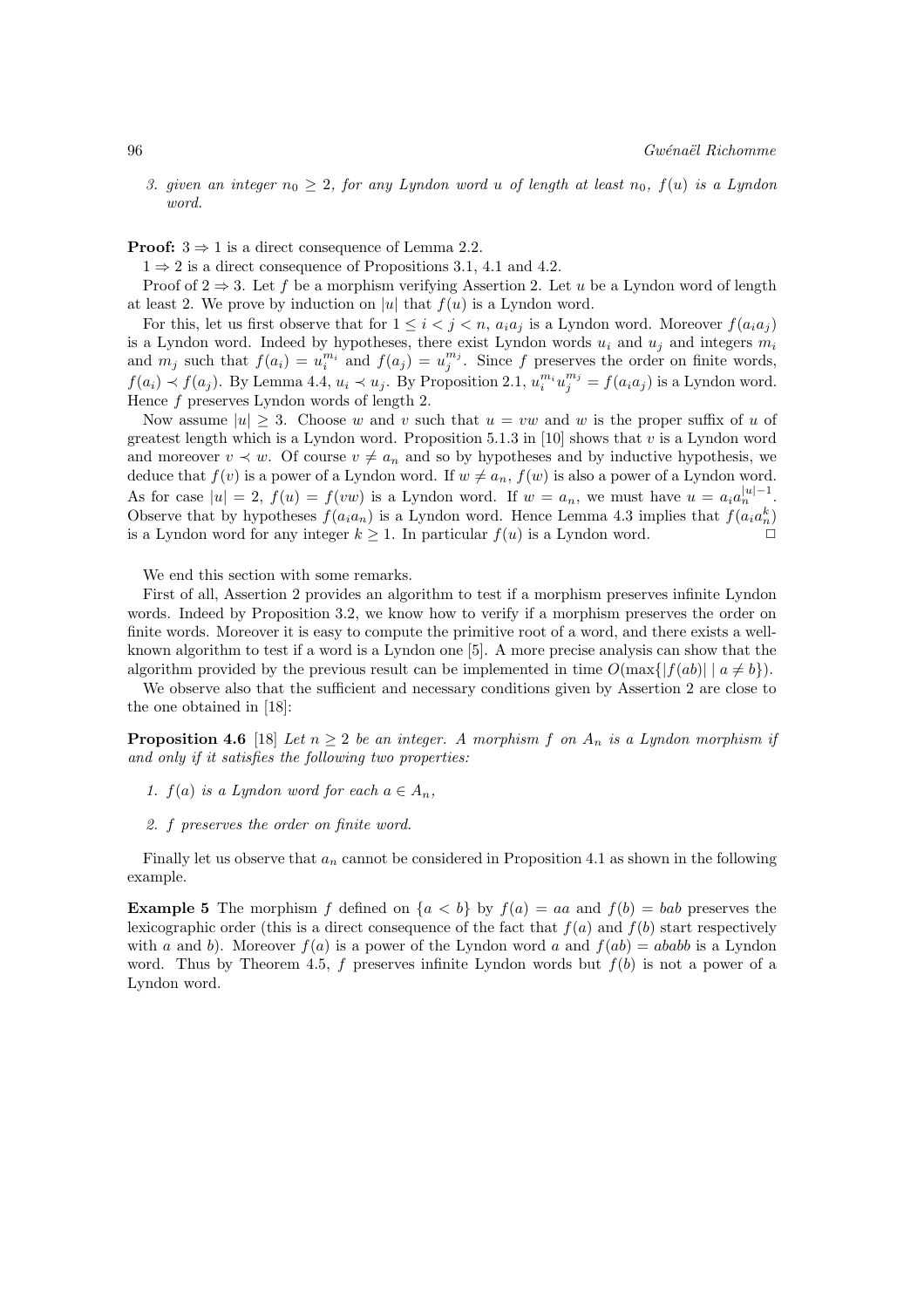### 5 Morphisms preserving order on infinite words

Here we study morphisms that preserve (resp. strictly) the order on infinite words. We have already noticed that there exist morphisms that preserve the order on infinite words without preserving it on finite words. The following proposition explains the main difference between these two families of morphisms.

Proposition 5.1 A non-erasing morphism f preserves the order on infinite words if and only if for all finite words u and v, if  $u \prec v$  then  $f(u) \preceq f(v)$  or  $f(v)$  is a prefix of  $f(u)$ .

**Proof:** Assume first that f preserves the order on infinite words. Let u and v be two finite words such that  $u \prec v$ . If u is a prefix of v, then  $f(u) \prec f(v)$ . Else  $u^{\omega} \prec v^{\omega}$ . Since  $f(u^{\omega}) \preceq f(v^{\omega})$ ,  $f(v)$ is a prefix of  $f(u)$  or  $f(u) \preceq f(v)$ .

To prove the converse, assume that f does not preserve the order on infinite words. Let  $\underline{x}$ , y be two infinite words such that  $\underline{x} \prec \underline{y}$  and  $f(\underline{y}) \prec f(\underline{x})$ . There exist a finite word  $\alpha$ , letters  $a, \overline{b}$ and infinite words <u>X, Y</u> such that  $a \leq b$ ,  $f(\underline{x}) = \alpha b \underline{X}$ ,  $f(\underline{y}) = \alpha a \underline{Y}$ . Let u (resp. v) be a prefix of  $\underline{x}$  (resp. y) such that  $\alpha b$  (resp.  $\alpha a$ ) is a prefix of  $f(u)$  (resp.  $f(v)$ ). By construction,  $f(v) \prec f(u)$ and  $f(v)$  is not a prefix of  $f(u)$ . So u is not a prefix of v and v is not a prefix of u. By definition of u and v and since  $\underline{x} \prec y$ , we have  $u \prec v$ .  $\Box$ 

### 5.1 Characterizations

The following theorem states our characterization of morphisms preserving the lexicographic order on infinite words.

**Theorem 5.2** A non-erasing morphism  $f$  on  $A_n$  preserves the lexicographic order on infinite words if and only if  $f(a_1a_n) \preceq f(a_na_1)$  and for all  $i, 1 \leq i < n$ ,  $f(a_ia_n^{\omega}) \preceq f(a_{i+1}a_1^{\omega})$ .

For letters a and b, one can observe that  $f(ab^{\omega}) \preceq f(ba^{\omega})$  is equivalent to  $f(ab) \preceq f(ba)$ . Consequently:

**Corollary 5.3** A non-erasing morphism f on  $\{a < b\}$  preserves the lexicographic order on infinite words if and only if  $f(ab) \preceq f(ba)$ .

To prove Theorem 5.2, we need the next three lemmas.

**Lemma 5.4** Let u and v be two non-empty words. If  $uv = vu$  then  $u^{\omega} = v^{\omega}$ . If  $uv \prec vu$  then  $u^{\omega} \prec v^{\omega}$ .

**Proof:** of Lemma 5.4 If  $uv = vu$ , then u and v are powers of a same word z (see [10] for instance). Thus  $u^{\omega} = z^{\omega} = v^{\omega}$ .

When  $uv \prec vu$ , we can show by induction that, for any integers  $i \neq 0, j \neq 0, u^iv^j \prec v^ju^i$ . In particular,  $u^{|v|}v^{|u|} \prec v^{|u|}u^{|v|}$ . Since  $|v^{|u|}| = |u^{|v|}|$ ,  $u^{|v|} \prec v^{|u|}$  and  $u^{\omega} \prec v$  $\omega$ .

**Lemma 5.5** For non-empty words u and v, if  $uv^{\omega} \preceq wu^{\omega}$  and  $uv \preceq vu$ , then  $uw \preceq wu$ .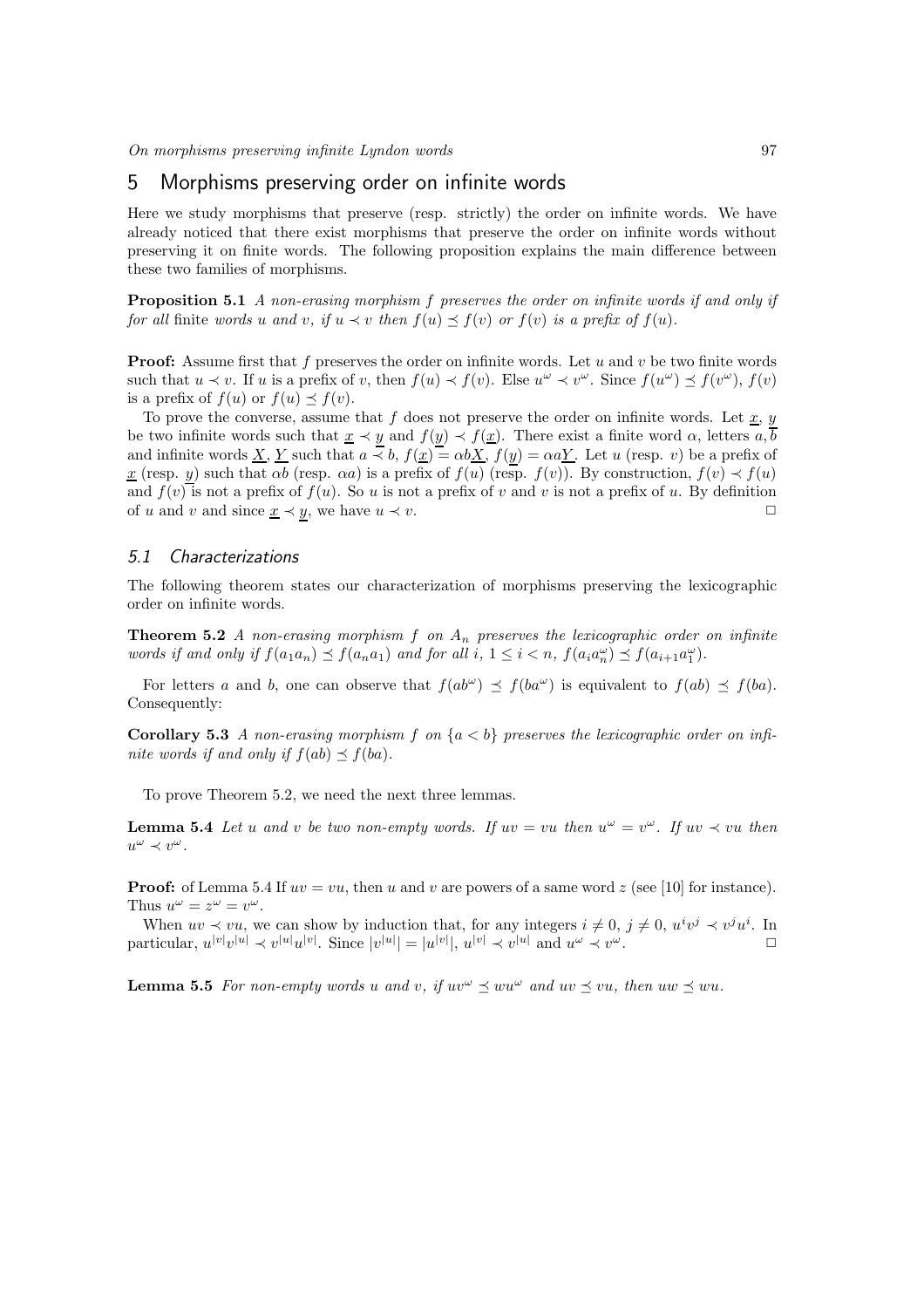**Proof:** of Lemma 5.5 Assume by contradiction that  $wu \prec uw$ . By induction, for any integer i, we can prove  $wu^i \prec u^iw$ . In particular,  $wu^{|v|+1} \prec u^{|v|+1}w$ . Since  $|wu^{|v|+1}| = |u^{|v|+1}w|$ ,  $wu^{\omega} = wu^{|v|+1}u^{\omega} \prec u^{|v|+1}wu^{\omega}$ . From  $uv^{\omega} \preceq wu^{\omega}$ , we get  $v^{\omega} \prec u^{|v|}wu^{\omega}$ . So for length reason,  $v^{|u|} \prec u^{|v|}.$ 

The hypothesis  $uv \le vu$  implies  $u^{|v|}v^{|u|} \le v^{|u|}u^{|v|}$ . Once again for length reason  $u^{|v|} \le v^{|u|}$ : a contradiction.  $\hfill \Box$ 

Similarly one can prove:

**Lemma 5.6** For non-empty words u and v, if  $wv^{\omega} \preceq vu^{\omega}$  and  $uv \preceq vu$ , then  $wv \preceq vw$ .

**Proof:** of Theorem 5.2 Let f be a non-erasing morphism on  $A_n$  that preserves the lexicographic order on infinite words. By definition, for all letters  $x, y$  with  $x \prec y$ ,  $f(xa_n^{\omega}) \preceq f(ya_1^{\omega})$ . This is true in particular when  $x = a_i$  and  $y = a_{i+1}$  for  $1 \leq i \leq n$ . This is also true when  $x = a_1$  and  $y = a_n$ . In this last case,  $f(a_1 a_n^{\omega}) \preceq f(a_n a_1^{\omega})$  implies, for length reason,  $f(a_1 a_n) \preceq f(a_n a_1)$ .

Assume now that f is a non-erasing morphism on  $A_n$  such that  $f(a_1a_n) \preceq f(a_na_1)$  and for all  $i, 1 \leq i < n$ ,  $f(a_i a_n^{\omega}) \leq f(a_{i+1} a_1^{\omega})$ . We first observe that Lemma 5.4 implies  $f(a_1^{\omega}) \leq f(a_n^{\omega})$ . Consequently, for any integer  $i, 1 \leq i < n$ ,  $f(a_{i+1}a_1^{\omega}) \leq f(a_{i+1}a_n^{\omega})$ . So by induction, we can prove that for i and j such that  $1 \leq i < j \leq n$ ,  $f(a_i a_n^{\omega}) \leq f(a_j a_1^{\omega})$ . In other words for  $x, y \in A_n$ such that  $x \prec y$ ,  $f(xa_n^{\omega}) \preceq f(ya_1^{\omega})$ .

Let  $x \in A_n$ . When  $x \neq a_1$ , from  $f(a_1 a_n^{\omega}) \preceq f(x a_1^{\omega})$  and  $f(a_1 a_n) \preceq f(a_n a_1)$ , Lemma 5.5 implies  $f(a_1x) \preceq f(xa_1)$ . This also holds when  $x = a_1$ . Using Lemma 5.6, we also deduce that  $f(xa_n) \prec f(a_nx)$ .

To prove that f preserves the lexicographic order on infinite words, it is sufficient to prove that  $f(xy) \preceq f(yy)$  when x, y are two letters such that  $x \prec y$  and u and v are infinite words. Since  $x_{\mathbf{u}} \preceq x a_n^{\omega} \preceq y a_1^{\omega} \preceq y_{\mathbf{u}}$  and since  $f(x a_n^{\omega}) \preceq f(y a_1^{\omega})$ , it is sufficient to prove  $f(\underline{u}) \preceq f(a_n^{\omega})$  and  $f(a_1^{\omega}) \preceq f(\underline{v})$ . We just prove  $f(\underline{u}) \preceq f(a_n^{\omega})$  (the proof of the other inequality is similar).

Assume by contradiction  $f(a_n^{\omega}) \prec f(\underline{u})$ . There exists an integer p, a prefix  $u_1$  of  $\underline{u}$ , words  $w_1, w_2, w_3$ , letters  $\alpha$ ,  $\beta$  such that  $\alpha \prec \beta$ ,  $f(a_n^p) = w_1 \alpha w_2$ ,  $f(u_1) = w_1 \beta w_3$ . Then  $f(a_n^p) \prec$  $f(u_1) \preceq f(u_1 a_n^p)$ . Since for all letters  $x, f(xa_n) \preceq f(a_n x)$ , we can get  $f(u_1 a_n^p) \preceq f(a_n^p u_1)$ . So  $f(a_n^p) \prec f(u_1) \preceq f(a_n^p u_1)$ . Since  $f(a_n^p)$  is not a prefix of  $f(u_1)$ , this is impossible. Consequently  $f(\underline{u}) \preceq f(a_n^{\omega})$  $\frac{\omega}{n}$ ).

One question is: How to test whether a morphism preserves the lexicographic order on infinite words? For binary morphisms, Corollary 5.3 gives an answer. The next proposition treats the general case. With Theorem 5.2, it shows that to check whether or not a morphism preserves the lexicographic order on infinite words it is sufficient to check the preservation of the order only on a finite set of couples of finite words. The couples of words to be tested are  $(a_1, x)$  and  $(x, a_n)$ for letters x and the couples  $(xa_n^i, ya_1^j)$  where  $x, y, i, j$  are as in the next proposition.

**Proposition 5.7** Let  $n \geq 2$  be an integer, f be a non-erasing morphism on  $A_n$ , x, y be letters such that  $x \prec y$  and  $m = \max(|f(x)|, |f(y)|) + |f(a_1)| + |f(a_n)| - \gcd(|f(a_1)|, |f(a_n)|)$ . The following assertions are equivalent:

$$
1. f(xa_n^{\omega}) \preceq f(ya_1^{\omega}),
$$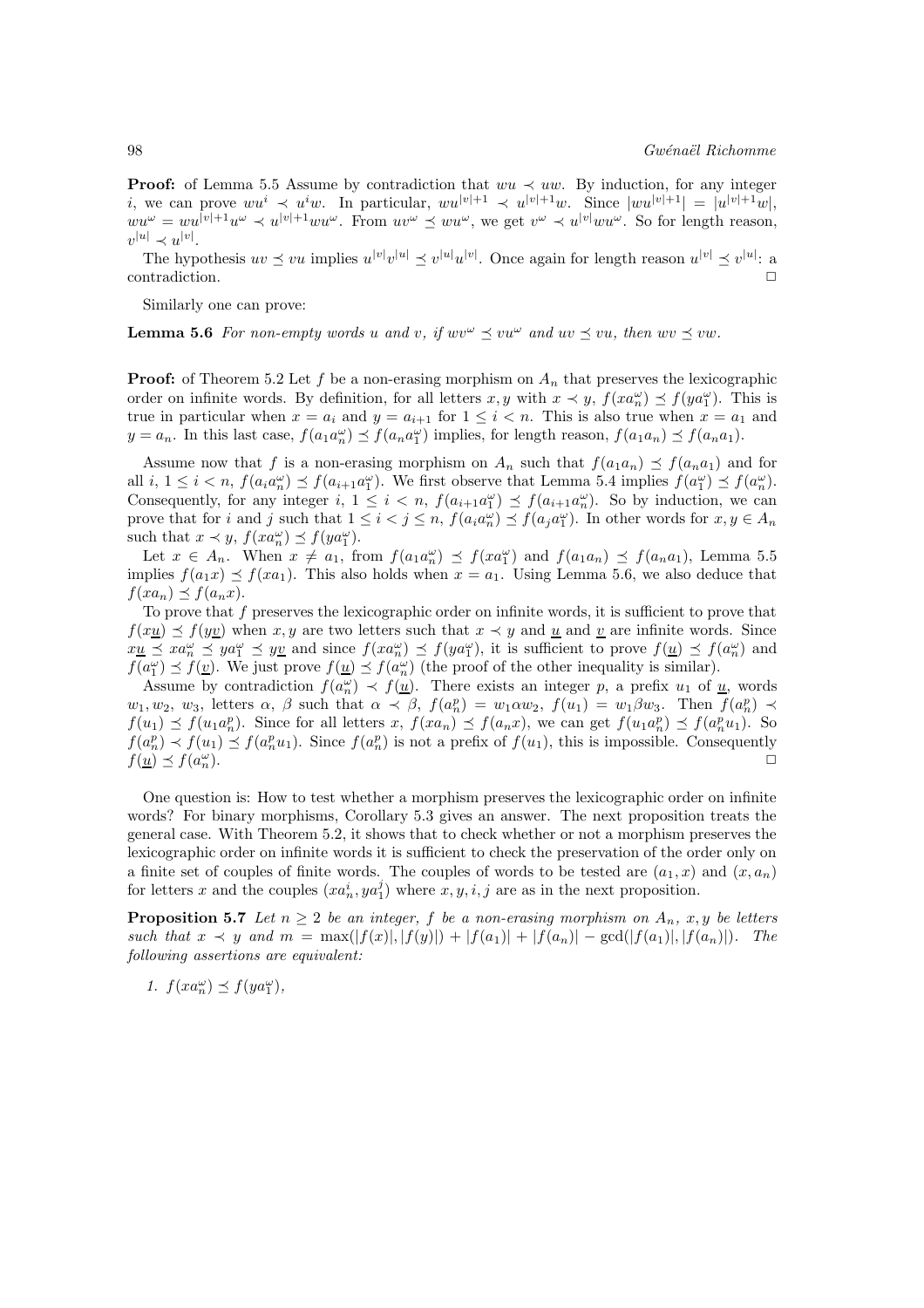2.  $f(xa_n^i) \preceq f(ya_1^j)$  or  $f(ya_1^j)$  is a prefix of  $f(xa_n^i)$  where i and j are the least integers such that  $|f(xa_n^i)| \geq m$  and  $|f(ya_1^j)| \geq m$ .

The proof of this result is a consequence of Fine and Wilf's theorem (see [11] for instance) recalled below. This explains the gcd that appears in the statement.

**Theorem 5.8** (Fine and Wilf's theorem) Let u and v be two non-empty words. If a power of u and a power of v have a common prefix of length  $|u| + |v| - \gcd(|u|, |v|)$ , then u and v are powers of a same word.

**Proof:** of Proposition 5.7 If for integers  $i, j, f(ya_1^j) \prec f(xa_n^i)$  and  $f(ya_1^j)$  is not a prefix of  $f(xa_n^i)$ , then  $f(ya_1^{\omega}) \prec f(xa_n^{\omega})$ .

Assume now  $f(xa_n^i) \preceq f(ya_1^j)$  or  $f(ya_1^j)$  is a prefix of  $f(xa_n^i)$  where  $m = \max(|f(x)|, |f(y)|) +$  $|f(a_1)| + |f(a_n)| - \gcd(|f(a_1)|, |f(a_n)|)$ , i and j are (the least) integers such that  $|f(xa_n^i)| \geq m$ and  $|f(ya_1^j)| \geq m$ .

If  $f(xa_n^i) \preceq f(ya_1^j)$  and  $f(xa_n^i)$  is not a prefix of  $f(ya_1^j)$  then  $f(xa_n^{\omega}) \preceq f(ya_1^{\omega})$ .

If  $f(xa_n^i)$  is a prefix of  $f(ya_1^j)$  or if  $f(ya_1^j)$  is a prefix of  $f(xa_n^i)$ , then by hypotheses on i and j,  $f(a_1^{\omega})$  and  $f(a_n^{\omega})$  have a common factor of length  $|f(a_1)|+|f(a_n)|-\gcd(|f(a_1)|,|f(a_n)|)$ . It follows by Fine and Wilf's theorem that  $f(a_1)$  and  $f(a_n)$  are powers of conjugate words  $(f(a_1) = (uv)^{\alpha}$ ,  $f(a_n) = (vu)^{\beta}$  for words u and v and integers  $\alpha$  and  $\beta$ ). Then for any integers k and l such that  $k \geq i$  or  $l \geq j$ , we get  $f(xa_n^k)$  is a prefix of  $f(ya_1^l)$  or  $f(ya_1^l)$  is a prefix of  $f(xa_n^k)$ . This implies  $f(xa_n^{\omega}) = f(ya_1^{\omega})$ ).  $\square$ 

To end this part, let us note that, when considering morphisms preserving strictly the order on infinite words, we can get similarly as previously:

**Theorem 5.9** A non-erasing morphism  $f$  on  $A_n$  preserves strictly the lexicographic order on infinite words if and only if  $f(a_1a_n) \prec f(a_na_1)$  and for all i,  $1 \leq i \leq n$ ,  $f(a_ia_n^{\omega}) \prec f(a_{i+1}a_1^{\omega})$ .

**Corollary 5.10** A morphism f gon  ${a < b}$  preserves strictly the order on infinite words if and only if  $f(ab) \prec f(ba)$ .

**Proposition 5.11** Let  $n \geq 2$  be an integer, f be a non-erasing morphism on  $A_n$ , x, y be letters such that  $x \prec y$  and  $m = \max(|f(x)|, |f(y)|) + |f(a_1)| + |f(a_n)| - \gcd(|f(a_1)|, |f(a_n)|)$ . The following assertions are equivalent:

- 1.  $f(xa_n^{\omega}) \prec f(ya_1^{\omega}),$
- 2.  $f(xa_n^i) \prec f(ya_1^j)$  and  $f(xa_n^i)$  is not a prefix of  $f(ya_1^j)$  where i and j are the least integers such that  $|f(xa_n^i)| \geq m$  and  $|f(ya_1^j)| \geq m$ .

#### 5.2 Frontier

Now we study the frontier between the two families of morphisms characterized in Section 5.1. In Example 4, we have already mentioned that periodic morphisms preserve the order on infinite words but not strictly. The next proposition shows that these morphisms are the only ones which preserve the order on infinite morphisms without being injective.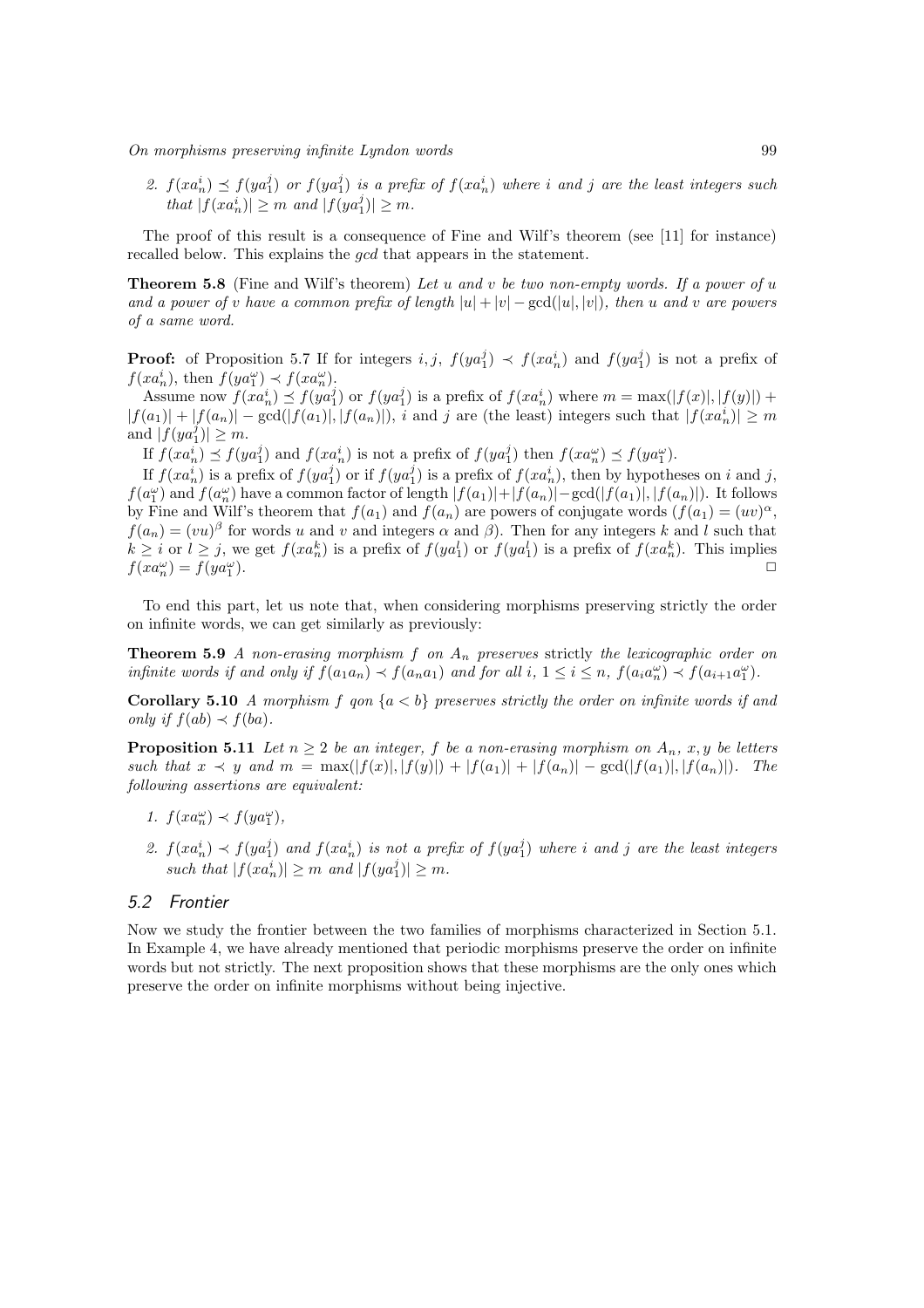**Proposition 5.12** A non-erasing morphism f that preserves the lexicographic order on infinite words is not injective if and only if it is periodic.

Proof: Of course, if a morphism is periodic, it is not injective (Recall that we consider alphabet with at least two letters).

Now assume that  $f$  is a non-erasing morphism preserving the lexicographic order and assume that u and v are two different finite words such that  $f(u) = f(v)$ . Assume  $u \prec v$  (case  $v \prec u$  is symmetric to the present case). The word u is not a prefix of v since  $f(u) = f(v)$ ,  $u \neq v$  and f is not erasing. Hence for any letters  $x, y$  with  $x \prec y$ ,  $uy^{\omega} \prec vx^{\omega}$ . Since f preserves the order on infinite words,  $f(x^{\omega}) \preceq f(y^{\omega})$  and  $f(uy^{\omega}) \preceq f(vx^{\omega})$ . Since  $f(u) = f(v)$ , we get  $f(x^{\omega}) = f(y^{\omega})$ and so (by Fine and Wilf's theorem)  $f(x)$  and  $f(y)$  are powers of a same word. Since this is true for each pair of letters  $\{x, y\}$ , f is periodic.

Now the question is: do there exist morphisms which are not periodic and that preserve the order on infinite words but not strictly? The answer is yes as shown by the following examples.

**Example 6** The morphism f defined on  $\{a < b\}$  by  $f(a) = ab$ ,  $f(b) = abb$ ,  $f(c) = ba$  preserves the order but not strictly. Indeed  $f(ac^{\omega}) = f(ba^{\omega}) = ab(ba)^{\omega}$ . Note that for any infinite words  $u \neq ac^{\omega}$  and  $v \neq ba^{\omega}$ , if  $u \prec v$ , then  $f(u) \prec f(v)$ .

**Example 7** The same property holds for the morphism f defined by  $f(a) = ab$ ,  $f(b) = ac$ ,  $f(c) = acb, f(d) = ba$ . For this morphism,  $f(bd^{\omega}) = f(ca^{\omega}) = ac(ba)^{\omega}$ . We note also that for any infinite words u and v such that  $u \neq bd^{\omega}$  or  $v \neq ca^{\omega}$ , if  $u \prec v$ , then  $f(u) \prec f(v)$ .

But in some special cases, the answer to the previous question is no. Let us recall two definitions. A morphism is uniform if the images of the letters have all the same length. A morphism f on A is prefix if for all a, b in A,  $f(a)$  is not a prefix of  $f(b)$ .

Proposition 5.13 Let f be a non-periodic morphism defined on an ordered alphabet A. If A contains two letters, or if f is prefix or uniform, then f preserves the order on infinite words if and only if it does it strictly.

**Proof:** By Proposition 3.1, we have just to prove the only if part. Let f be a non-periodic morphism defined on an alphabet A. Assume that f preserves the order on infinite words.

- Case Card(A) = 2. By Theorem 5.2,  $f(ab) \preceq f(ba)$  and  $f(ab^{\omega}) \preceq f(ba^{\omega})$ . Since f is not periodic,  $f(ab) \prec f(ba)$  and consequently  $f(ab^{\omega}) \prec f(ba^{\omega})$ . By Theorem 5.9, f preserves strictly the order on infinite words.
- Case f prefix. Let <u>u</u> and <u>v</u> be two different infinite words. We can write  $u = pxu'$  and  $v = pyv'$ for a word p, two letters x and y and two infinite words  $\underline{u}'$  and  $\underline{v}'$ . Assume  $\underline{u} \prec \underline{v}$ , then  $x \prec y$ . Since  $f(pxu'$ ) =  $f(\underline{u}) \preceq f(\underline{v}) = f(py\underline{v}')$ , since  $f(x)$  is not a prefix of  $f(y)$  and  $f(y)$ is not a prefix of  $f(x)$  then  $f(x) \prec f(y)$  and  $f(\underline{u}) \prec f(\underline{v})$ .
- Case f uniform. If  $f(x) = f(y)$  for two letters x and y, then f is not injective. By Proposition 5.12, f is periodic: a contradiction. So f is prefix, and the result holds by the previous case.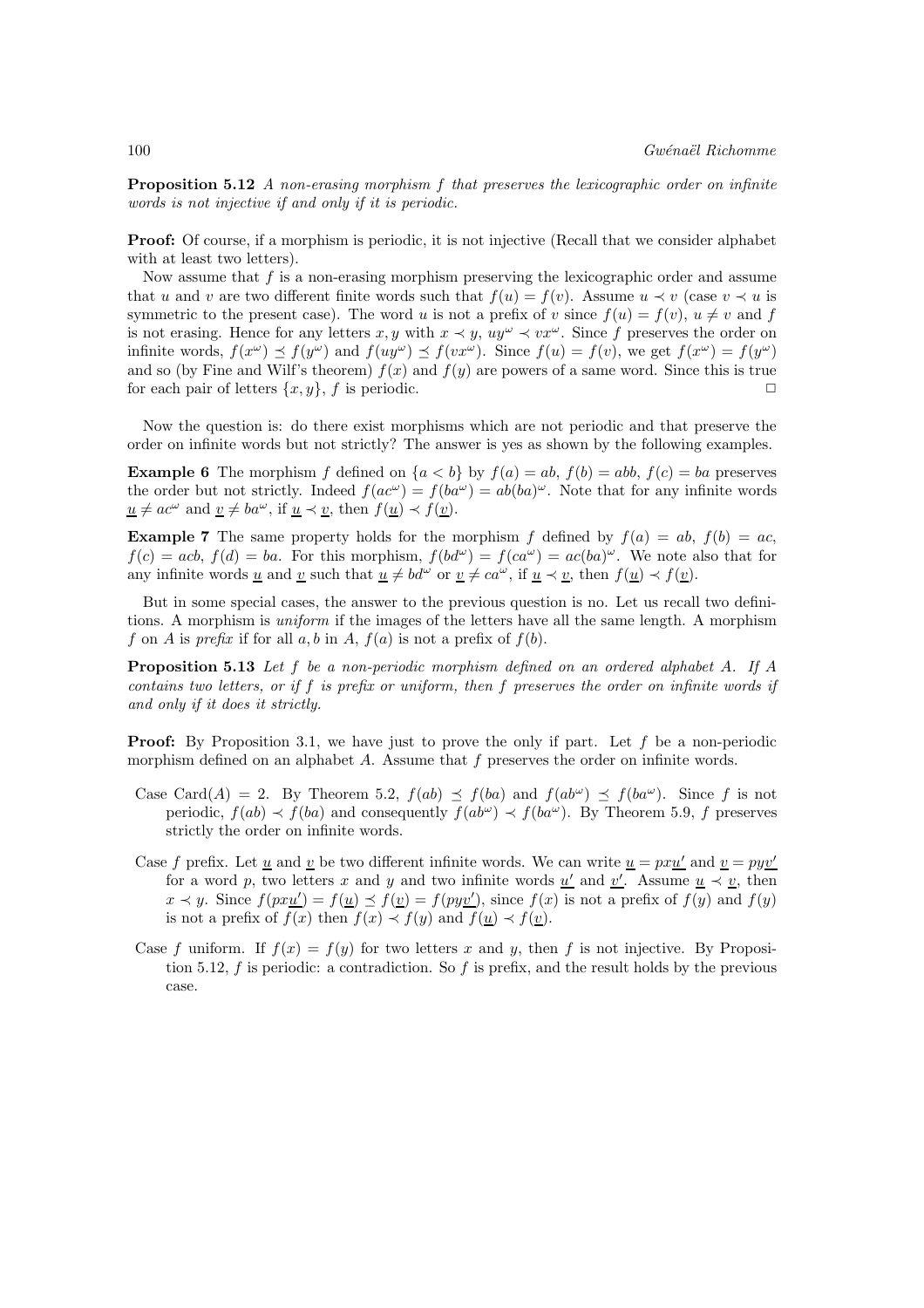Proposition 5.13 leads to consider the hierarchy given in Proposition 3.1 for cases treated by it. Examples 1 and 2 show that in this cases the set of Lyndon morphisms is different from the set of morphisms preserving infinite Lyndon words which is itself different from the set of morphisms preserving the order on finite words. Moreover Example 3 shows that a binary morphism can preserve the order on infinite words but not on finite words. The reader can verify that this situation does not hold for prefix morphisms and for non-periodic uniform morphisms.

### 6 Episturmian morphisms

There is (at least) another family of morphisms for which hierarchical questions arise. Indeed in [18], we characterized the episturmian morphisms that are Lyndon morphisms. Episturmian morphisms were introduced in [4, 8] in order to study a generalization of Sturmian words (see also [17]). We recall them. Let A be an alphabet. For x, y letters, the exchange morphism  $E_{xy}$ is defined on A by  $E_{xy}(x) = y$ ,  $E_{xy}(y) = x$  and  $E_{xy}(z) = z$  for  $z \in A \setminus \{x, y\}$ . In what follows, we denote the composition of applications just by juxtaposition and we use regular operations to denote particular subsets of the monoid of all endomorphisms on A. An endomorphism on A is an episturmian morphism if it belongs to

Episturm
$$
(A)
$$
 = (Exch $(A)$   $\cup$  { $\Psi_{\alpha}, \overline{\Psi}_{\alpha} \mid \alpha \in A$ })<sup>\*</sup>

where  $\text{Exch}(A)$  is the set of exchange morphisms and for  $\alpha \in A$ ,

$$
\Psi_{\alpha} : \begin{cases} \alpha \to \alpha \\ x \to \alpha x, \quad \forall x \in A \setminus \{\alpha\} \end{cases} \qquad \overline{\Psi}_{\alpha} : \begin{cases} \alpha \to \alpha \\ x \to x\alpha, \quad \forall x \in A \setminus \{\alpha\} \end{cases}
$$

In the rest of this section, we consider an ordered alphabet A of cardinality at least two. We call a (resp. b) the least (resp. the greater) letter of  $A$  for the lexicographic order. We first observe:

Proposition 6.1 An episturmian morphism preserves Lyndon words if and only if it preserves infinite Lyndon words.

Proof: By Proposition 3.1, a Lyndon morphism preserves infinite Lyndon words. Let f be an episturmian morphism that preserves infinite Lyndon words. By Theorem 4.5, f preserves the order on finite word, and for each i,  $1 \leq i \leq n$ ,  $f(a_i)$  is a power of a Lyndon word. For  $\alpha \in A, \Psi_{\alpha}$  is a primitive morphism. (Indeed if  $\Psi_{\alpha}(u) = v^k$  for two primitive words  $u, v$  and an integer  $k \geq 2$ , the word v starts with the letter  $\alpha$ . Consequently  $v = \Psi_{\alpha}(x)$  for a word x. Hence  $\Psi_{\alpha}(x^k) = \Psi_{\alpha}(u)$ . Since the morphism  $\Psi_{\alpha}$  is injective,  $u = x^k$ .) Similarly we can see that exchange morphisms and morphisms  $\overline{\Psi}_{\alpha}$  for  $\alpha \in A$  are primitive morphisms. So f is a primitive morphism. In particular for each i,  $f(a_i)$  is a Lyndon word. By Proposition 4.6, f is a Lyndon morphism. ✷

Let us recall from  $[18]$  that the episturmian morphisms on A that preserve Lyndon words are the morphisms in  $(\{\overline{\Psi}_{\alpha} \mid \alpha \in A \setminus \{a\}\}^* \Psi_a)^* \overline{\Psi}_b^*$  $\int_b^{\pi}$ . In [18], it is also shown that there exist episturmian morphisms that preserve the order on finite words without preserving Lyndon words. For instance, this is the case for  $\overline{\Psi}_a$ .

 $\Box$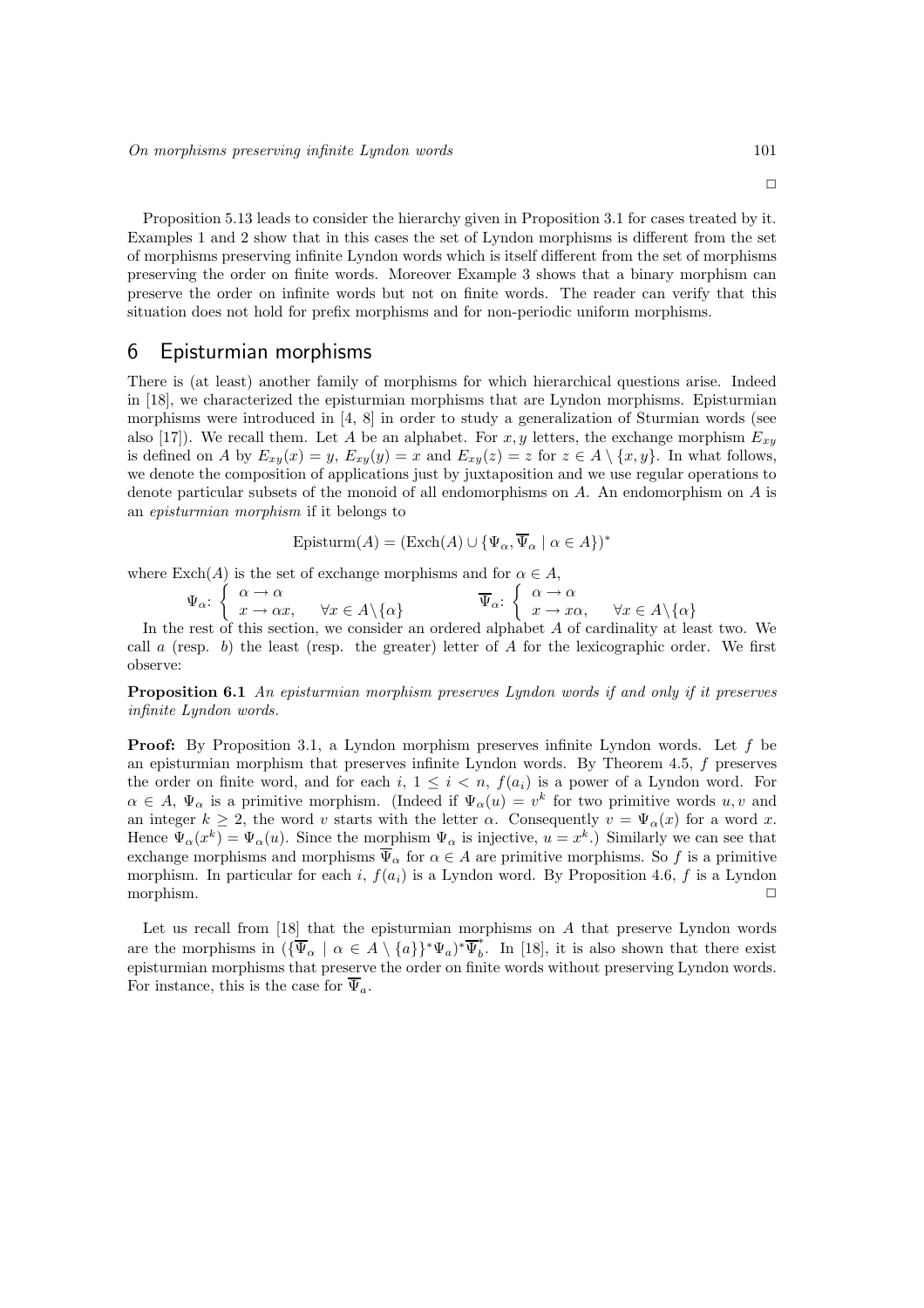Example 3 provides  $\Psi_b$  as an example of episturmian morphism that preserves the order on infinite words without preserving it on finite words. In fact, one can verify that each morphism  $\Psi_{\alpha}$ ,  $\overline{\Psi}_{\alpha}$  (with  $\alpha$  a letter) preserves strictly the order on infinite words. In [18], it is proved that any episturmian morphism f can be decomposed as  $f = p\Psi$  with  $p \in \text{Exch}(A)$  and  $\Psi \in {\Psi_\alpha, \overline{\Psi_\alpha}}$  $\alpha \in A$ <sup>\*</sup>. Consequently:

**Proposition 6.2** The following assertions are equivalent for an episturmian morphism  $f$ :

- 1. f preserves the order on infinite words,
- 2. f preserves strictly the order on infinite words,
- 3.  $f \in {\Psi_{\alpha}, \overline{\Psi}_{\alpha} \mid \alpha \in A}^*$ .

### 7 On morphisms preserving border-free words

A word u is a border of a word w if u is a proper prefix and a proper suffix of w. A word w is said border-free if it has no border except the empty word  $\varepsilon$ . Let us recall that a Lyndon word is a special case of border-free word and that a border-free word is primitive. We say that a morphism f preserves border-free words or is a border-free morphism if  $f(w)$  is border-free for each border-free word w.

We have already said that a Lyndon morphism is a primitive morphism (Lemma 3.4). Example 1 shows that a morphism that preserves infinite Lyndon words is not necessarily a primitive morphism. Contrarily to the case of words, Lyndon morphisms and border-free morphisms are not related as shown by the following examples.

To show that there exist border-free morphisms that are not Lyndon morphisms, it suffices to consider any permutation, that is any composition of exchange morphisms. For instance the exchange morphism E defined by  $E(a) = b$ ,  $E(b) = a$  is a border-free morphism but not a Lyndon morphism. Note that it does not preserve the lexicographic order. The following example is a border-free morphism that preserves the order without being a Lyndon morphism:

$$
f(a) = abbababbbb,
$$
  

$$
f(b) = abb.
$$

Now consider the morphism f defined by  $f(a) = a$ ,  $f(b) = ab$ . This morphism is not a prefix morphism so that it is not border-free. But it is a Lyndon morphism. An example of a Lyndon morphism which is not suffix is  $f(a) = ab$ ,  $f(b) = b$  (a suffix morphism is a morphism such that for all words u, v,  $f(u)$  is a prefix of  $f(v)$  if and only if u is a prefix of v). Let us also consider the following example:  $f(a) = aab$ ,  $f(b) = ababb$ . This morphism is a Lyndon morphism. It is both a prefix morphism and a suffix morphism. But it is not a border-free morphism since  $f(ba)$ has the border ab.

Observe now that a border-free morphism is non-erasing except if it is the totally erasing morphism  $\epsilon$ . Indeed if there exist letters a, b such that  $f(a) = \epsilon$  and  $f(b) \neq \epsilon$  then  $f(abb)$  has  $f(b)$  as border although abb is border-free.

A non-empty border-free word is a primitive word. This property extends to morphism.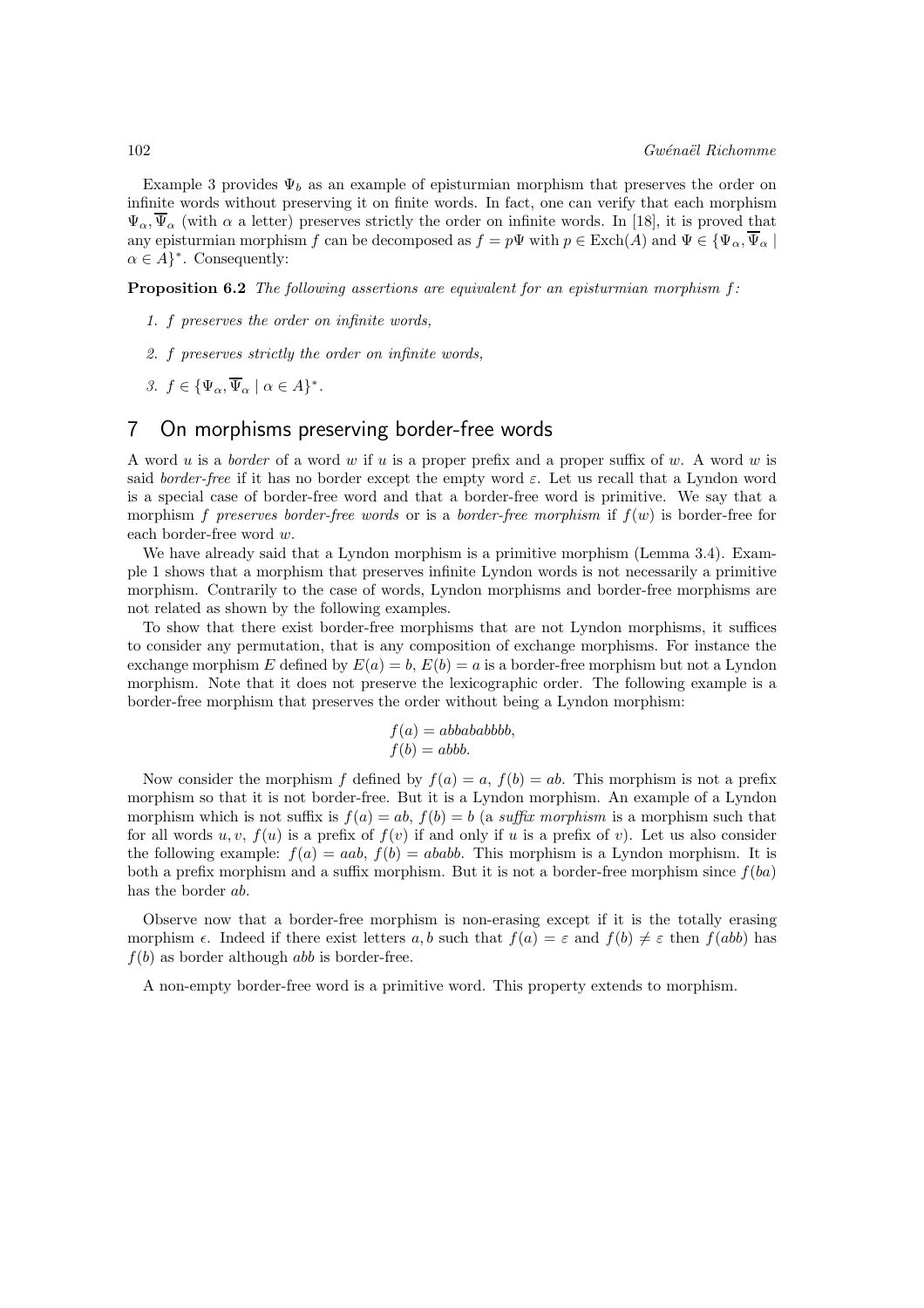**Lemma 7.1** A border-free morphism different from  $\epsilon$  preserves primitive words.

**Proof:** Key elements of the proof are the well-known facts: a word  $w$  is primitive if and only if any of its conjugate is primitive; any primitive word is a conjugate of a Lyndon word.

Let us consider a primitive word w. Let  $u, v$  be the words such that  $w = uv$  and vu is a Lyndon word. The word vu is border-free. Hence  $f(vu)$  is border-free. This implies that  $f(vu)$ is a primitive word. Its conjugate  $f(w) = f(uv)$  is also primitive.

 $\Box$ 

Now we provide a characterization of border-free morphism.

**Proposition 7.2** A non-erasing morphism  $f : A^* \to B^*$  preserves border-free words if and only if

1.  $f(a)$  is border-free for each letter  $a \in A$ .

2.  $f(ab)$  is border-free for all  $a, b \in A$ , with  $a \neq b$ .

**Proof:** The condition is immediately seen to be necessary.

Assume now that f is a non-erasing morphism such that  $f(a)$  is border-free for each letter  $a \in A$  and  $f(ab)$  is border-free for all  $a, b \in A$ , with  $a \neq b$ . We first note that f is a prefix morphism. Indeed if  $f(a)$  is a prefix of  $f(b)$  then  $f(ba)$  has  $f(a)$  as border: this contradicts the second hypothesis. Similarly  $f$  is a suffix morphism.

Now let u be a border-free word such that  $f(u)$  has a non-empty border x. Assume first that there exists a word v such that  $x = f(v)$ . Since f is both a prefix morphism and a suffix morphism, and since x is a proper prefix and a proper suffix of  $f(u)$ , the word v is a proper prefix and a proper suffix of  $u$ . This contradicts the fact that  $u$  is border-free. Now assume that for no word v,  $x = f(v)$ . Then  $x = f(v)y$  with y a non-empty prefix of  $f(a)$  for a letter a. Moreover  $y \neq f(a)$ . Note that the word y is a suffix of  $f(u)$ . Let bt with  $b \in A$  and  $t \in A^*$  be the least suffix of u such that y is a suffix of  $f(bt)$ . For a suffix z of  $f(b)$ ,  $y = z f(t)$ . By definition of  $bt, z \neq \varepsilon$ . If  $z = f(b)$  then  $x = f(vbt)$  a contradiction with the case hypothesis. So z is a proper suffix of  $f(b)$ and a proper prefix of  $f(a)$ . Since  $f(a)$  is border-free,  $a \neq b$ . So finally z is a non-empty border of  $f(ab)$ . This contradicts the second hypothesis. Hence f is border-free.

A consequence of Proposition 7.2 is that one can test in time  $O(\max\{|f(ab)| \mid a, b \in A, a \neq b\})$ if a morphism is border-free. Indeed for a word  $w$ , it is now a classical algorithm to compute in time  $O(|w|)$  the length of the greatest border of w (see [12] for instance).

Let us end by a remark: the only episturmian morphisms that are border-free are the morphisms in  $(\text{Exch}(A))^*$ .

### 8 Morphisms preserving the radix order

Another order on finite words sometimes used (see for instance [11]) is the radix order defined by  $x \leq_r y$  if  $|x| < |y|$ , or  $x = y$ , or  $|x| = |y|$  and  $x = uax'$  and  $y = uby'$  with a, b letters such that  $a < b$ . A natural question is the study of morphisms preserving (resp. strictly) the radix order,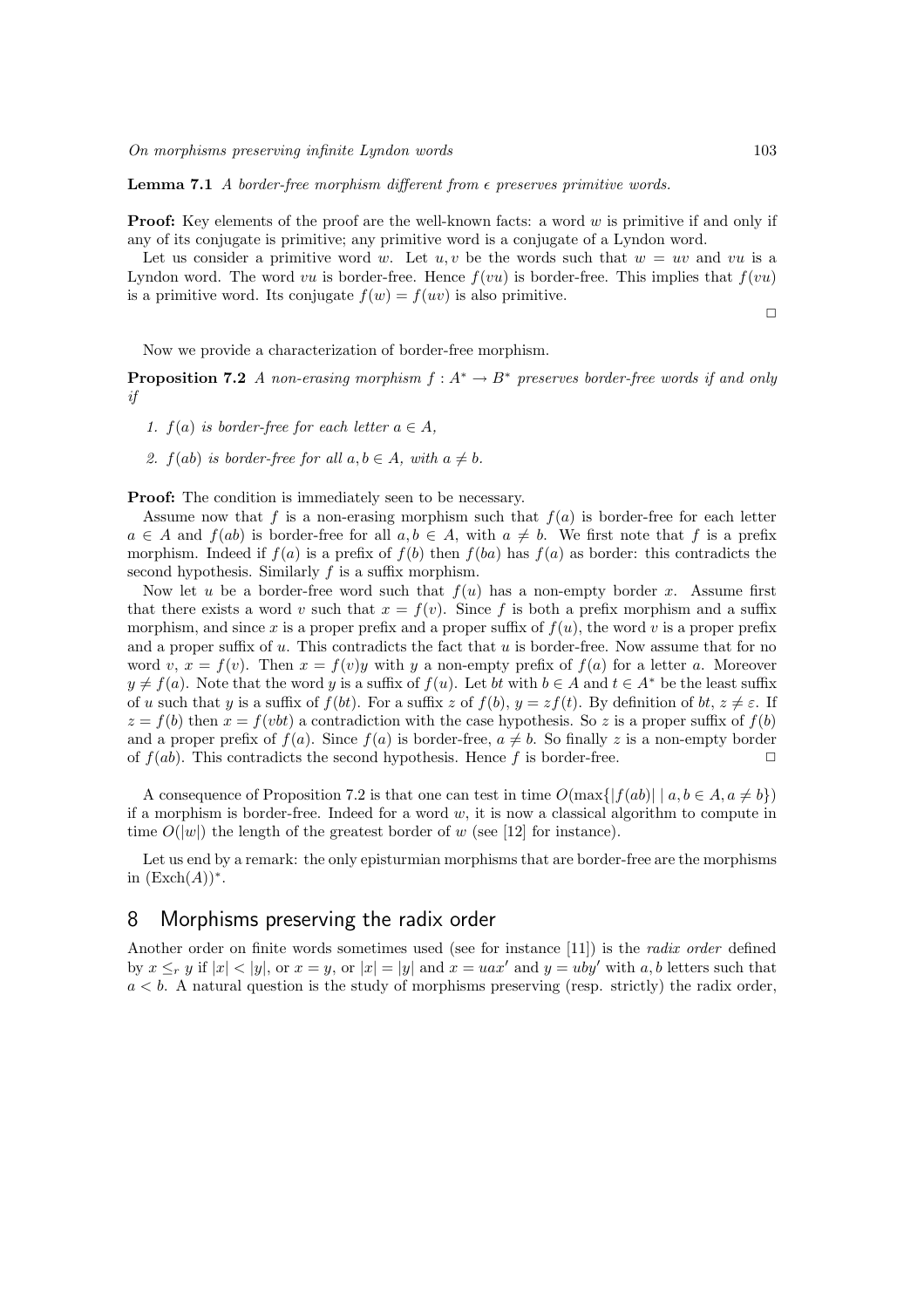that is morphisms f such that  $f(u) \leq_r f(v)$  (resp.  $f(u) <_r f(v)$ ) for all words u, v with  $u \leq_r v$ (resp.  $u <_r v$ ). This section is devoted to this study. First we note that these morphisms can be easily characterized (we still work on alphabet with at least two letters).

Proposition 8.1 A morphism f preserves the radix order if and only if f is uniform and one of the two following assertions is verified

- for all letters  $a, b, f(a) = f(b)$ ,
- for all letters a, b with  $a < b$ ,  $f(a) <_r f(b)$ .

**Proof:** Let f be a morphism that preserves the radix order. We first prove that f is uniform. Assume by contradiction that there exist two letters a, b such that  $a < b$  and  $|f(a)| \neq |f(b)|$ . From  $f(a) \leq_r f(b)$ , we get  $|f(a)| < |f(b)|$ . But then, although abb  $\leq_r ba$ , we have  $|f(abb)| > |f(baa)|$ and so  $f(ab) >r f(baa)$ . This contradicts the fact that f preserves the radix order. Hence f is uniform.

Now we prove that if there exist two letters a and b such that  $f(a) = f(b)$  then for all letters c,  $f(c) = f(a)$ . Assume by contradiction that c is a letter with  $f(c) \neq f(a)$ . First we note that we cannot have  $a < c$  and  $a < b$ . Indeed in this case  $f(a) <_r f(c)$  and  $f(ac) \leq_r f(ba)$  which implies  $f(c) \leq_r f(a)$ . Similarly cases  $b < a < c$  (consider words bac and aba in place of ac and ba) and  $c < a$  are not possible. Hence for all letters c,  $f(c) = f(a)$ .

If f is uniform with  $f(a) = f(b)$  for all letters a, b then immediately f preserves the radix order.

Now let f be a uniform morphism such that  $f(a) <_r f(b)$  for all letters a, b with  $a < b$ . Let u, v be words with  $u <_r v$ . If  $|u| < |v|$  then  $|f(u)| < |f(v)|$  and so  $f(u) <_r f(v)$ . If  $|u| = |v|$ ,  $u = wax'$ ,  $v = wby'$  for words  $w, x', y'$  and  $a, b$  letters such that  $a < b$ , since  $f(a) <_r f(b)$ ,  $f(u) <_r f(v)$ .  $\Box$ 

Similarly, we have:

Proposition 8.2 A morphism f preserves strictly the radix order if and only if f is uniform and for all letters a, b with  $a < b$ ,  $f(a) <_r f(b)$ .

We end this section with several remarks:

- Of course any constant morphism on the alphabet preserves the radix order and so not all morphisms preserving the radix order also preserve strictly this order (the converse is trivially true).
- From all characterizations, one can observe that morphisms that preserve (even strictly) the radix order have no general relation with Lyndon morphisms or with morphisms that preserve (even strictly) the lexicographic order or with border-free morphisms.
- It follows from the previous characterization and other results stated or recalled in this paper that if  $f$  is a uniform morphism,  $f$  preserves (resp. strictly) the radix order if and only if it preserves (resp. strictly) the lexicographic order.
- Except morphisms in  $\text{Exch}(A)$ , no episturmian morphism is uniform and so no episturmian morphism preserves the radix order.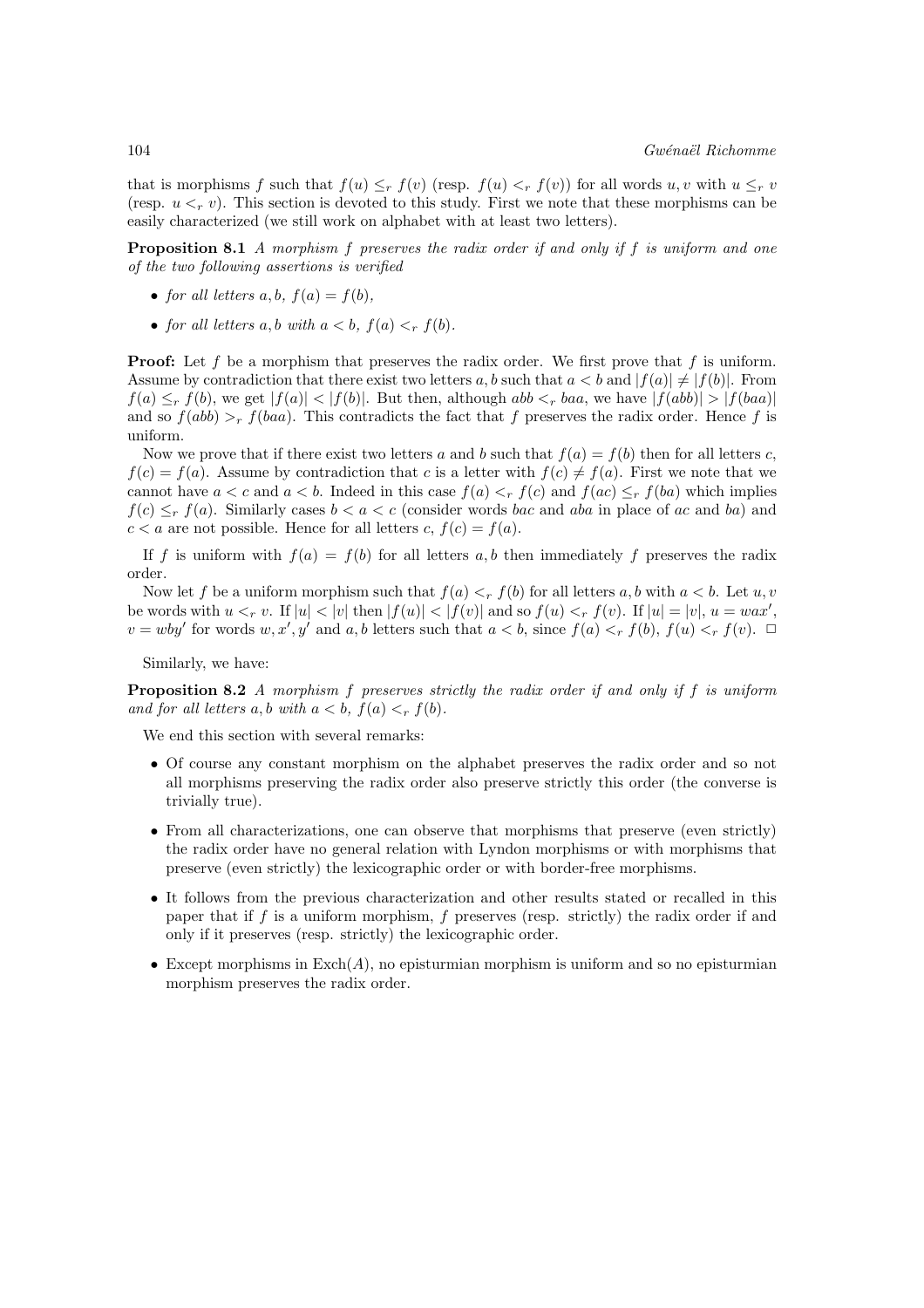### 9 A remark on monoids of morphisms

Let  $A$  be an alphabet. For any family of endomorphisms on  $A$  considered in this paper (morphisms preserving infinite Lyndon words, morphisms preserving (strictly) the order on infinite words, border-free morphisms, morphisms preserving the radix order), the family has naturally a structure of monoid for the composition of applications. We end this paper with a remark about these monoids.

In [18], it is shown that the monoid of Lyndon endomorphisms on  $A_n$  (with  $n \geq 2$ ) is not finitely generated. This is done using an infinite family of Lyndon endomorphisms  $f_p$  on  $A_n$  $(f_p(a_1) = a_1^p a_2, f_p(a_i) = a_{i-1} a_i^{p-1} a_{i+1}$  for  $2 \le i \le n-1$ , and  $f_p(a_n) = a_{n-1} a_n^p$  that cannot be written  $f_p = gh$  with g and h two endomorphisms on  $A_n$  preserving the order on finite words and different from the identity. It follows from the hierarchy that this family can also be used to show that the monoid of endomorphisms preserving infinite Lyndon words is not finitely generated. In fact morphisms  $f_p$  cannot be decomposed using morphisms preserving the order on infinite words. This shows that monoids of other endomorphisms in Proposition 3.1 are also not finitely generated.

The monoid of border-free endomorphisms on an alphabet A (containing at least two letters) is also not finitely generated. This can be viewed considering, for  $p \geq 0$ , the morphisms defined by

$$
a \mapsto ab b \mapsto aabbbp c \mapsto c \text{ for } c \notin \{a, b\}
$$

Finally let  $n \geq 2$  be an integer. Considering for  $p \geq n+1$ , the morphisms  $g_p$  defined on  $A_n$  by  $g_p(a_i) = a_1^{p+i} a_2^{p-i}$ , we can see that the monoid of endomorphisms on  $A_n$  that preserve the radix order is not finitely generated.

### 10 Conclusion

There are other questions of interest concerning morphisms and (infinite) Lyndon words. The first one is to find more applications of the morphisms studied in this paper and in [18] for instance in order to decompose in Lyndon words some infinite words (as done for instance for the Fibonacci word in [18]). A second question is: which are the morphisms that generate an infinite Lyndon word? Let A be an ordered alphabet with a its least letter. Let  $f$  be a morphism such that  $f^{\omega}(a) = \lim_{n \to \infty} f^{n}(a)$  exists and is an infinite word. One can verify that if f is a Lyndon morphism or if f preserves infinite Lyndon words then the previous limit is an infinite Lyndon word. But there exist morphisms that generate an infinite Lyndon word without preserving finite or infinite Lyndon words. This is the case of the morphism f defined on  $\{a < b\}$  by  $f(a) = aba$ and  $f(b) = bb$ : for  $n \geq 0$  the words  $f^{n}(ab)$  are Lyndon words that are prefixes of  $f^{\omega}(a)$ ;  $f(a^2b^{\omega})$ is not a Lyndon word.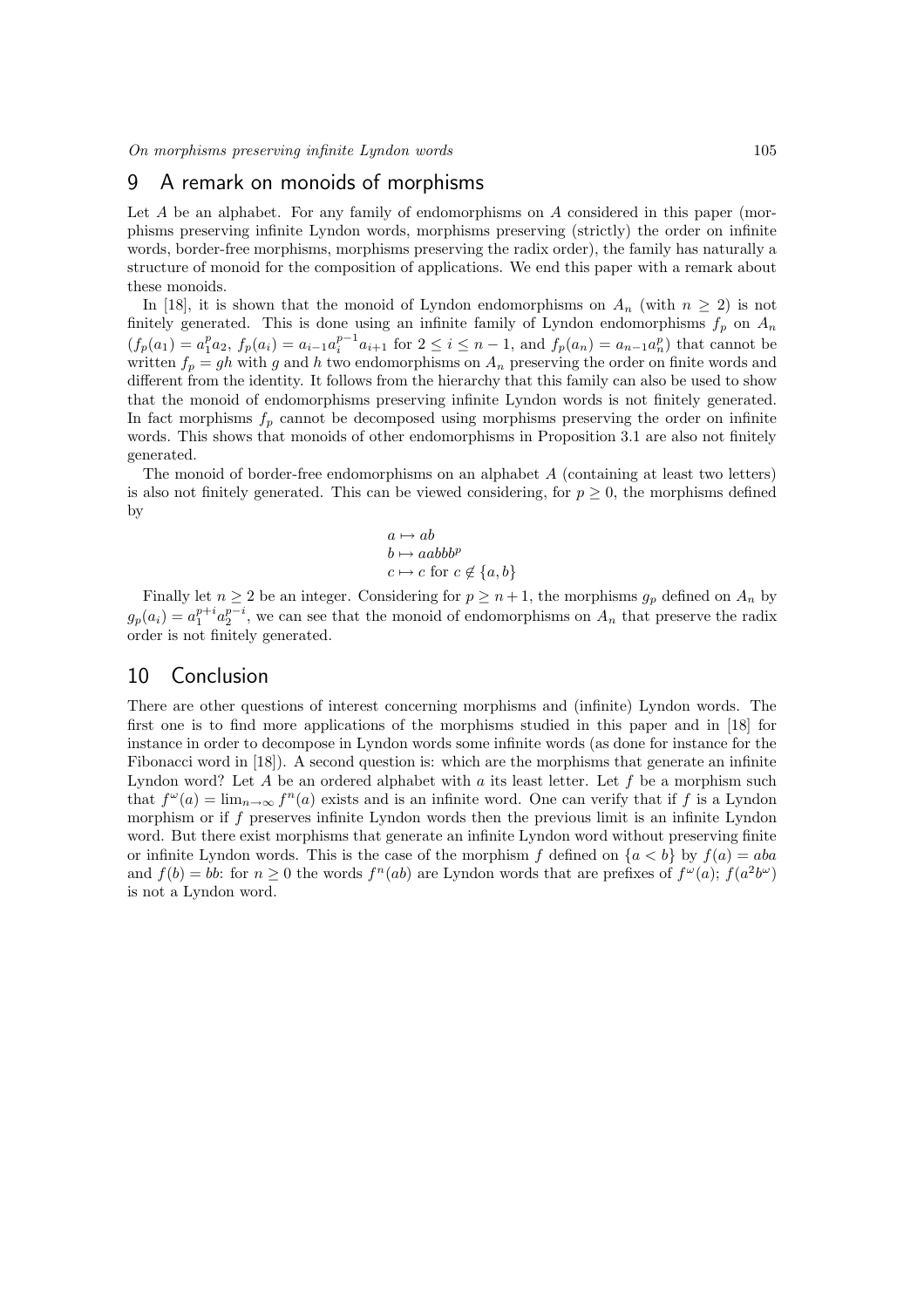### Acknowledgements

The author would like to thank J. Berstel and V. Villain for giving him the idea to consider border-free morphisms and morphisms that preserve radix order respectively. He thanks also the referees for their remarks.

### References

- [1] J.-P. Allouche, J. Currie, and J. Shallit. Extremal infinite overlap-free binary words. Electronic J. Combinatorics, 5(1):paper R27, 1998.
- [2] J.P. Borel and F. Laubie. Quelques mots sur la droite projective réelle. *Journal de Théorie* des Nombres de Bordeaux, 5:23–51, 1993.
- [3] K.T. Chen, R.H. Fox, and R.C. Lyndon. Free differential calculus IV the quotient groups of the lower central series. Ann. Math. 68, 68:81–95, 1958.
- [4] X. Droubay, J. Justin, and G. Pirillo. Episturmian words and some constructions of de Luca and Rauzy. Theoretical Computer Science, 255:539–553, 2001.
- [5] J.-P. Duval. Factorizing words over an ordered alphabet. Journal of Algebra, 4:363–381, 1983.
- [6] T. Harju and D. Nowotka. Minimal Duval extensions. Inter. J. Foundations of Comput. Science, 15(2):349–354, 2004.
- [7] A. Ido and G. Melançon. Lyndon factorization of the Thue-Morse word and its relatives. Discret Math. and Theoret. Comput. Sci., 1:43–52, 1997.
- [8] J. Justin and G. Pirillo. Episturmian words and episturmian morphisms. Theoretical Computer Science, 276(1-2):281–313, 2002.
- [9] J. Justin and G. Pirillo. On a characteristic property of Arnoux-Rauzy sequences. RAIRO Theoretical Informatics and Applications, 36:385–388, 2002.
- [10] M. Lothaire. Combinatorics on words, volume 17 of Encyclopedia of Mathematics. Addison-Wesley, 1983. Reprinted in 1997 by Cambridge University Press in the Cambridge Mathematical Library, Cambridge, UK, 1997.
- [11] M. Lothaire. Algebraic Combinatorics on words, volume 90 of Encyclopedia of Mathematics and its Applications. Cambridge University Press, Cambridge, UK, 2002.
- [12] M. Lothaire. Applied Combinatorics on Words, volume 105 of Encyclopedia of Mathematics and its Applications. Cambridge University Press, Cambridge, UK, 2005.
- [13] G. Melançon. Lyndon factorization of infinite words. In  $STACS<sup>296</sup>$ , volume 1046 of Lect. Notes in Comp. Sci., pages 147–154, 1996.
- [14] G. Melancon. Lyndon factorization of Sturmian words. *Discrete Mathematics*, 210:137-149, 2000.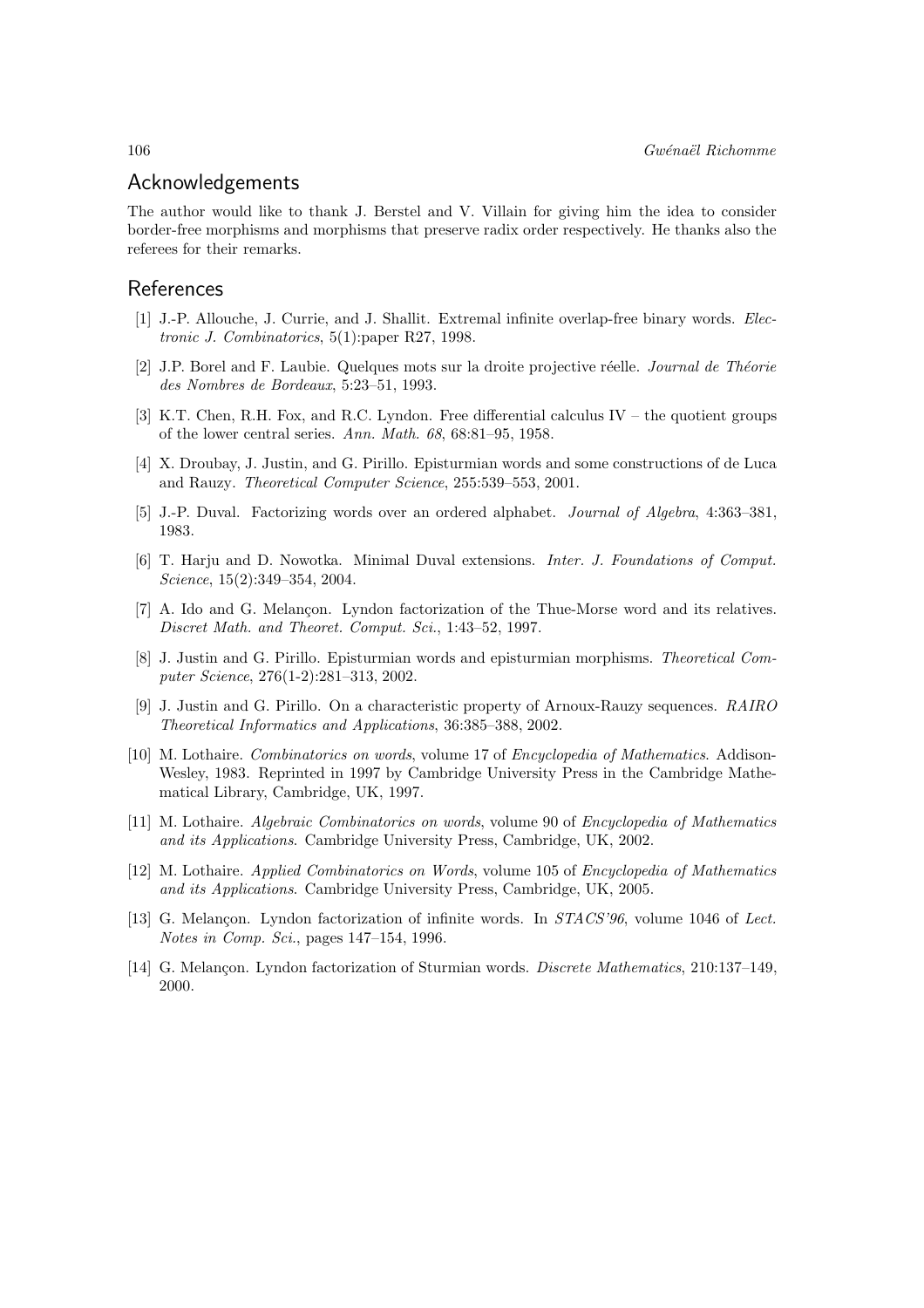- [15] V. Mitrana. Primitive morphisms. Information Processing Letters, 64:277–281, 1997.
- [16] D. Nowotka. Periodicity and unbordered factors of words. PhD thesis, Turku Centre for Computer Science, 2004. Dissertation 50.
- [17] G. Richomme. Conjugacy and episturmian morphisms. Theoretical Computer Science, 302:1– 34, 2003.
- [18] G. Richomme. Lyndon morphisms. Bulletin of the Belgian Mathematical Society, 10(3):761– 786, 2003.
- [19] G. Richomme. On morphisms preserving infinite Lyndon words. In 10th International Conference "Journées Montoises d'Informatique Théorique", prépublication 04.006 de l'Institut de Mathématiques, Université de Liège, pages 325–333, 2004.
- [20] P. Séébold. Lyndon factorization of the Prouhet words. Theoretical Computer Science, 307:179–197, 2003.
- [21] R. Siromoney, L. Mathew, V. R. Dare, and K. G. Subramanian. Infinite Lyndon words. Information Processing Letters, 50:101–104, 1994.